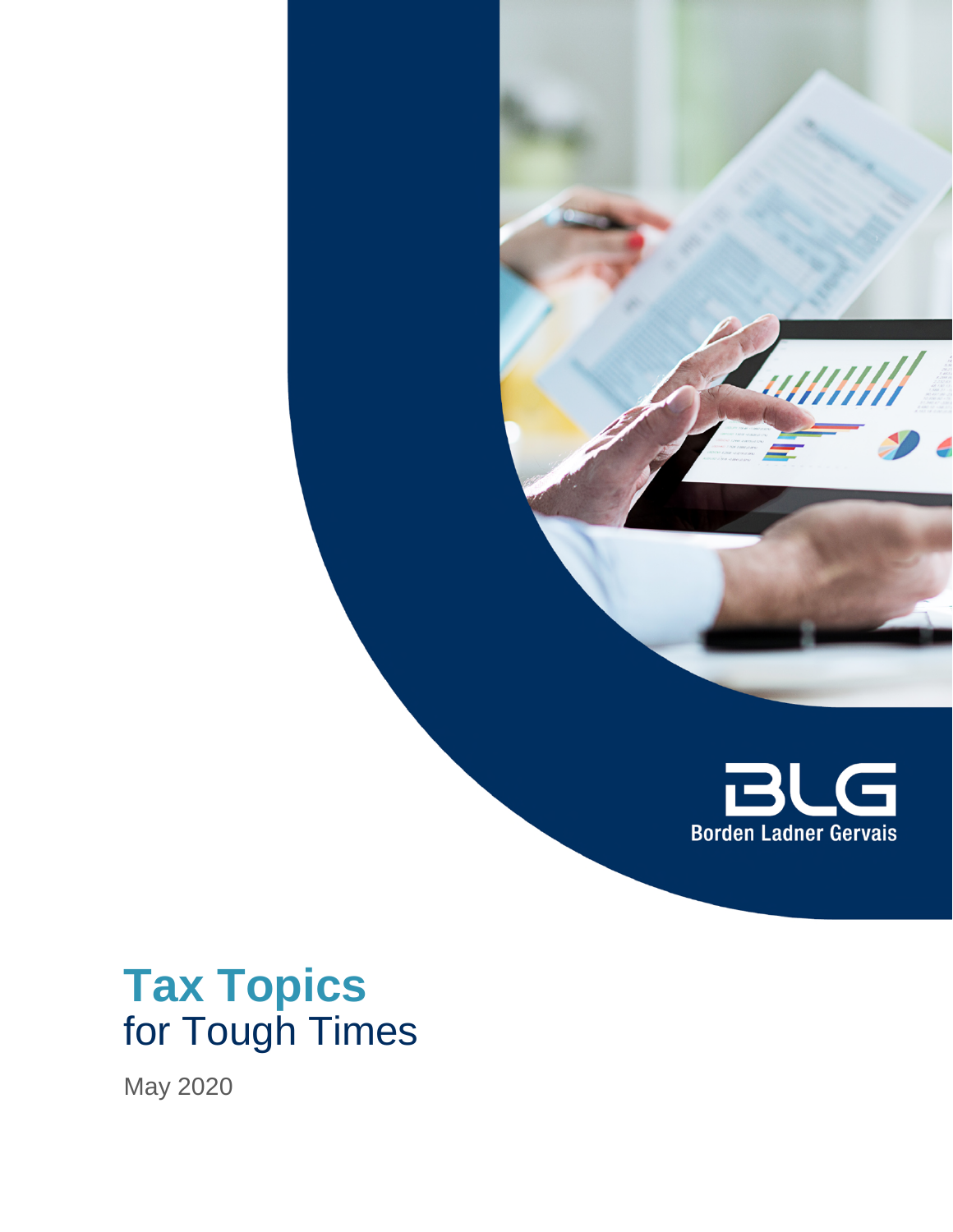

# **Table of Contents**

| 1.  |  |
|-----|--|
| 2.  |  |
| 3.  |  |
| 4.  |  |
| 5.  |  |
| 6.  |  |
| 7.  |  |
| 8.  |  |
| 9.  |  |
| 10. |  |
| 11. |  |
| 12. |  |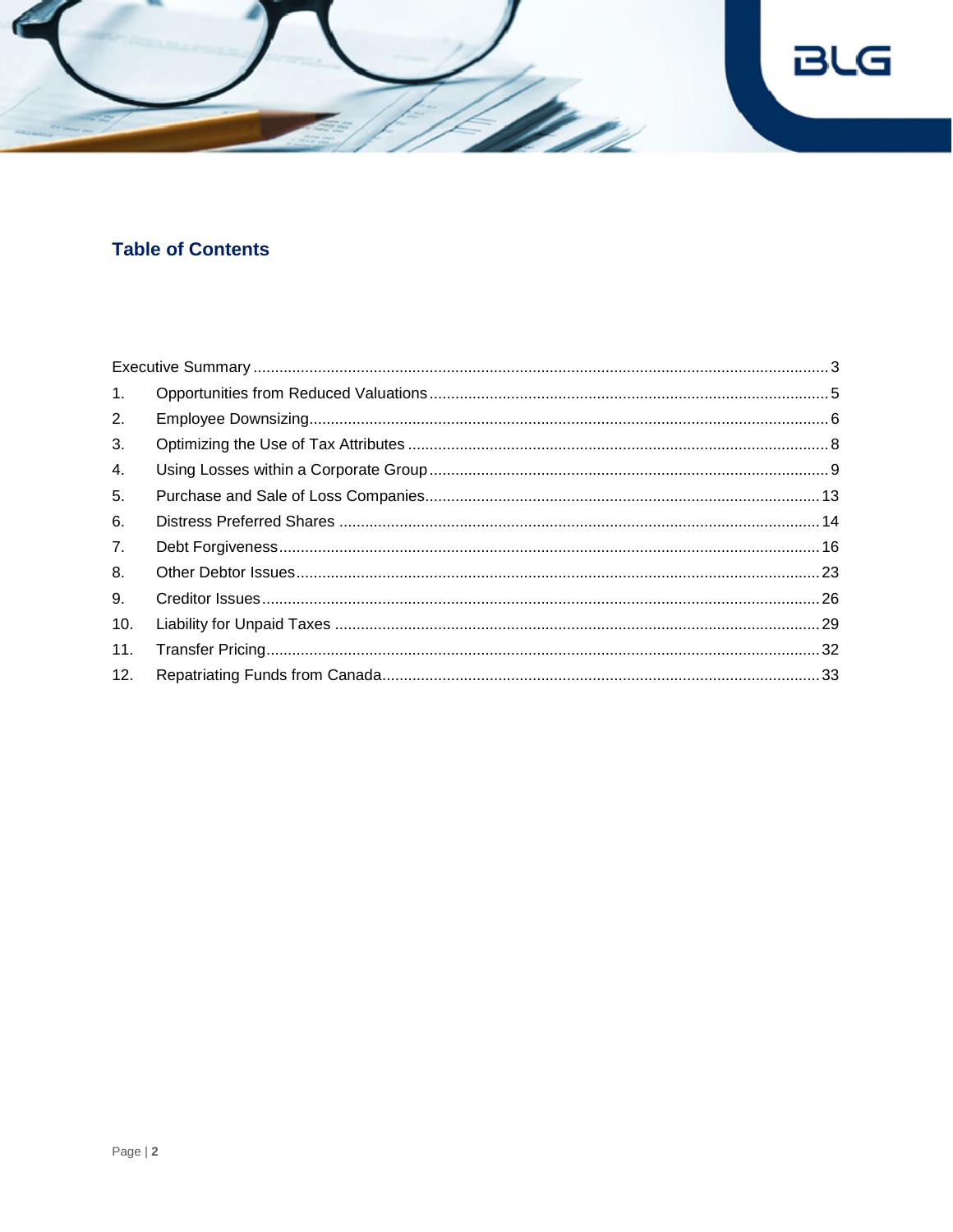

### <span id="page-2-0"></span>**Executive Summary**

Economic uncertainty produces various challenges for businesses, some of which are more obvious and urgent than others. Whether or not arising as part of a court-based process under the *Bankruptcy and Insolvency Act* or the *Companies' Creditors Arrangement Act*, tax pitfalls arising from situations of financial distress (*e.g*., debt restructuring, cancelling contracts, reducing headcount) are not always easy to spot, and as with most things, to be forewarned is to be forearmed. This paper identifies the most important issues businesses face under the *Income Tax Act (Canada)* ("ITA") in the context of a challenging economic environment.

To begin with, it is important to note that times of depressed asset values may offer opportunities. One of the principal impediments to transferring assets is the potential taxation of accrued gains on them. A reduction or even elimination of such accrued gains due to adverse economic circumstances may allow an asset transfer that would not otherwise be possible, which can be helpful in various different scenarios. Moreover, one form of tax-advantaged financing ("distress preferred shares") is actually restricted to cases of debtor financial distress and so may be an opportunity not previously considered.

The financially troubled business may find it necessary to reduce its workforce or seek to amend or cancel contracts. Not all termination-related payments by employers are treated the same. Payments to secure the consent of creditors or for non-performance of contracts must also be considered in terms of deductibility to the payer and taxation to the recipient.

A business in a difficult economic situation can make the best possible use of its tax attributes (deductions, losses, credits, etc.) as a form of self-help, minimizing its tax burdens and potentially generating refunds of tax previously paid. Where the debtor is part of a corporate group, planning opportunities exist for optimizing the use of losses and deductions amongst the group members. Under certain circumstances, a corporation with significant losses can be sold to an arm's-length purchaser such that the purchaser can use the losses, but there are very significant limitations on such transactions and careful planning is necessary to achieve the desired result.

Debt restructurings generate various tax issues for both the debtor and its creditors. Debtors will be primarily concerned with managing the rules on "debt forgiveness," which create various adverse tax consequences for a debtor that settles (or is deemed to settle) a liability for less than 100 cents on the dollar. In most cases, any discount (the "forgiven amount") will reduce the debtor's favourable tax attributes or possibly even create an income inclusion for tax purposes, and careful planning is required to manage these complex rules. Debtors should also consider issues such as seeking relief from the Canada Revenue Agency (CRA) for interest and penalties, director liability for the corporate debtor's taxes, and the reversal of deductions taken for expenses accrued but not paid.

Creditors are primarily interested in ensuring that any losses arising in a financial distress scenario are crystallized, properly classified and not denied recognition for tax purposes. Separate rules apply to creditors that acquire a debtor's property on a debt default (*i.e*., realizing on security). Other creditor tax issues include the tax treatment of payments received for contract non-performance, foreign exchange gains and losses, and priority relative to the CRA's claims for tax debts.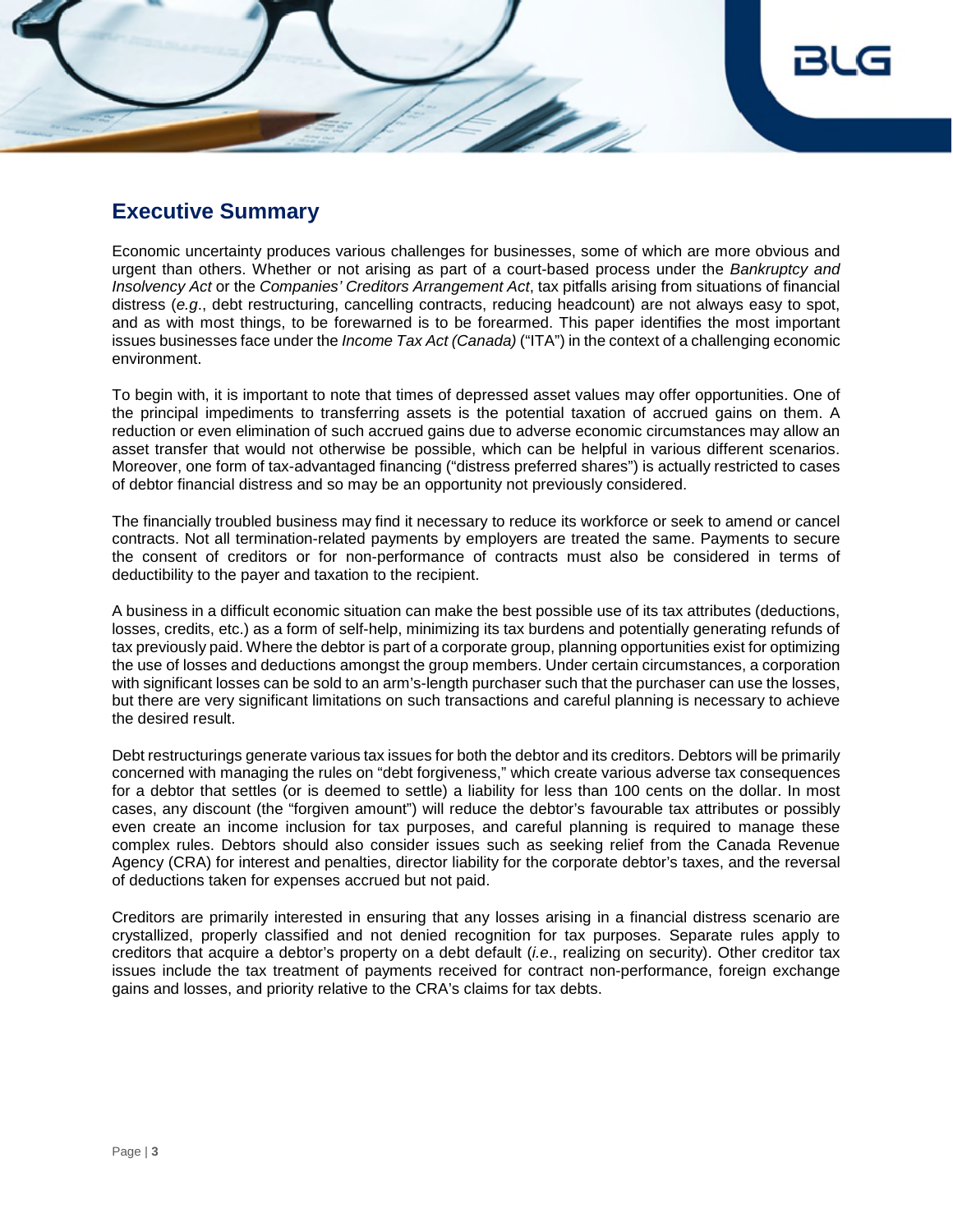

Shareholders of a corporate debtor face tax issues of their own. They may be guarantors of the debtor's obligations or recipients of dividends that the CRA seeks to reclaim if the debtor cannot pay its tax debts. The tax status of a Canadian corporation may change due to it being in financial difficulty, often in a way that affects both it and its shareholders. Non-resident parent corporations and their Canadian subsidiaries should review the Canadian subsidiary's transfer pricing obligations on intra-group transactions and interest deductibility on cross-border debt. Further Canadian tax issues arise where the foreign parent seeks access to the Canadian subsidiary's cash.

### **Overview of Potential Tax Issues**



- Interest Deductibility
- Distress Preferred Share Financing
- Consent/Contract Non-Performance Payments
- Taxpayer Relief
- **Transfer Pricing**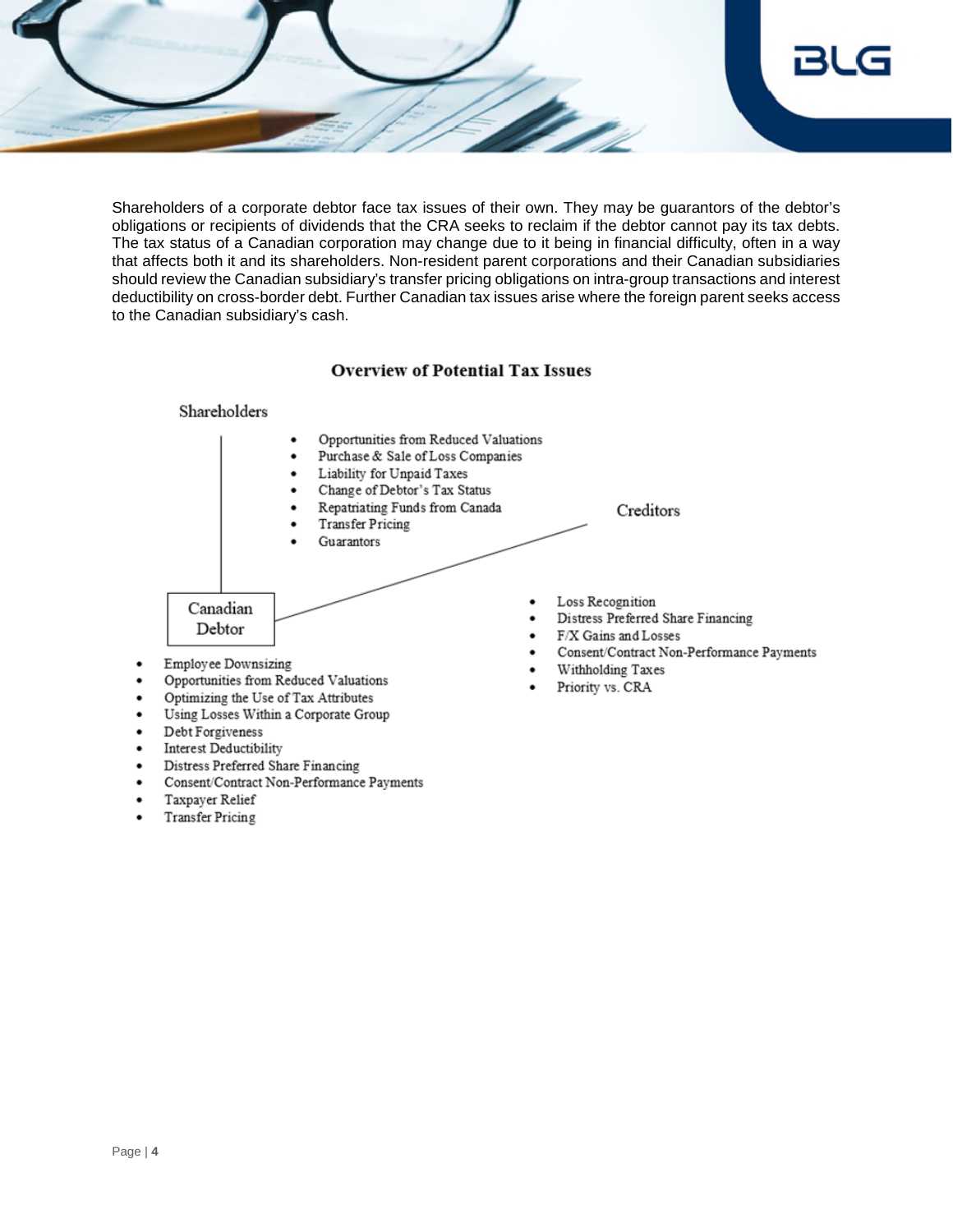

# <span id="page-4-0"></span>**1. Opportunities from Reduced Valuations**

Reduced property values create various opportunities for tax planning. The presence of accrued but unrealized gains on assets is an impediment to moving them, since a disposition will cause those gains to be realized (and in the case of depreciable property potentially a recapture of depreciation previously claimed for tax purposes). Diminished asset values that eliminate gains (or create sheltering losses on other property that can be utilized to absorb gains) create opportunities to move property that are advantageous in any number of tax scenarios.

Corporate Restructurings and Extractions: a corporate restructuring that may not be possible to implement on a tax-deferred basis could become viable as a taxable transaction if gains have been reduced sufficiently. For example, a spinout of a subsidiary or the extraction of corporate assets to shareholders may now be possible at minimal or no tax cost. Intellectual property and other intangibles in particular should be considered with a view to whether now is the right time to transfer them (perhaps outside of Canada) at a reduced valuation. A depressed business environment may also facilitate a change in the business activities of the Canadian subsidiary of a multinational group, such as moving functions and risks out of Canada without an adverse transfer pricing result.

QSBC Purification: a Canadian-resident individual (other than a trust) can claim an exemption on capital gains from the sale of "qualified small business corporation" (QSBC) shares.<sup>1</sup> In order for a corporation to be a QSBC, it must meet certain tests that look to whether substantially all of its assets (by value) are being used for qualifying purposes. An economic downturn may reduce the value of qualifying assets, and where excess non-qualifying assets exist, a period of reduced valuation may reduce the tax cost of removing them from the corporation. It may also be desirable to actually crystallize and claim the QSBC exemption (thereby increasing the shareholder's cost basis of the QSBC shares) to eliminate the risk of this exemption being repealed or an increase in the capital gains inclusion rate.

Estate Freeze/Re-Freeze: business owners wishing to convey the benefit of future growth to family members will often "freeze" their ownership of the existing value of the business, so that future increases accrue to other family members (potentially sheltered by their QSBC exemptions). This is achieved by having the current owner exchange his common shares of the corporation for fixed-value preferred shares equal to the current business value, with family members acquiring new common shares (with little current value) to which future gains will accrue. This can be done on a tax-deferred basis, with the result that future value is transferred away from the existing owner and the tax ultimately payable on the owner's death (which triggers a deemed disposition of their property) is reduced. A negative business climate provides an opportunity to "freeze" the existing value at a lower amount. Where a "freeze" has already occurred and the redemption amount of the resulting fixed value preferred shares exceeds the current value of the business, a "re-freeze" into preferred shares with a lower redemption amount should be considered.

l 1 The lifetime maximum amount of the QSBC capital gains exemption for each person is \$883,384 for 2020 (the lifetime limit is indexed to inflation).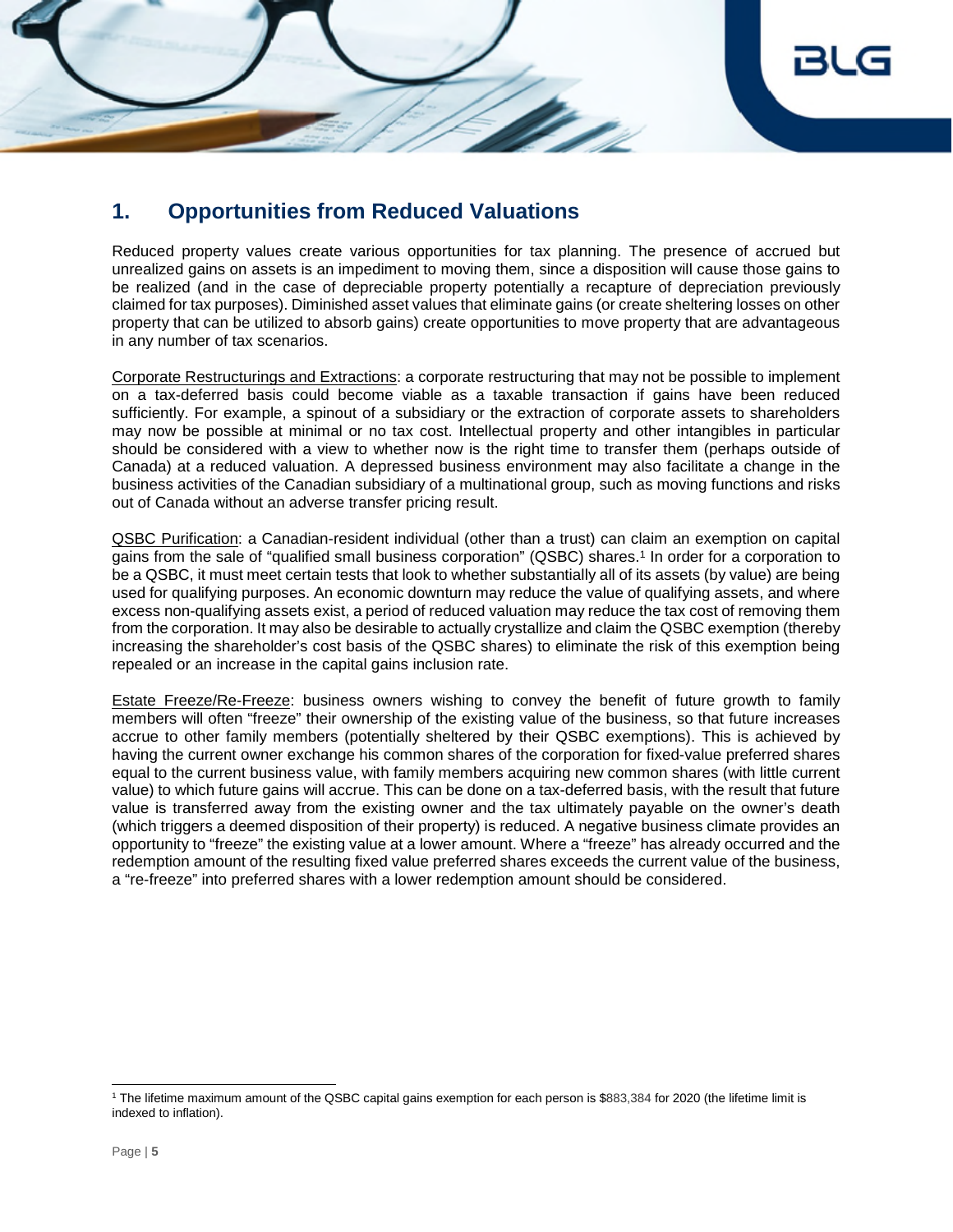Emigration: residents of Canada are subject to Canadian tax on their worldwide income, while non-residents are taxed in Canada only on Canadian-source income. Ceasing to be resident in Canada for tax purposes ("emigration") is a taxable event, such that accrued gains and losses on most or all of the Canadian resident's property are deemed to be realized. If diminished valuations have reduced the net accrued gains of a corporation or individual to the point where severing Canadian tax residence would not create an unacceptable tax liability, now may an opportune time to emigrate. A corporate emigration in particular is an oft-overlooked restructuring option that may be much simpler than transferring assets.<sup>2</sup>

Stock Option Repricing: where employee stock options are "underwater" because of economic conditions, the issuer may wish to reprice them downward through an exchange of old options for new ones with a lower exercise price. In such cases, the issuer should ensure that the exercise price of the new options does not exceed the current fair market value of the underlying shares, in order for the exchange to be taxdeferred and the new options to be eligible for favourable tax treatment on exercise.

Interest Rates: interest expense deductibility is limited to a "reasonable" rate of interest, based on commercial factors such as the debtor's creditworthiness, the value of security offered and similar matters. Where a Canadian subsidiary of a multinational group is a higher lending risk because of economic circumstances, the rate of interest on intra-group loans to it should be reviewed to see if a higher rate is appropriate.

# <span id="page-5-0"></span>**2. Employee Downsizing**

Times of financial crisis often require businesses to reduce the size of their workforce. The CRA accepts that amounts paid by an employer to an employee as employment income will be deductible under general principles.<sup>3</sup> Similarly, payments to dismissed employees as damages for wrongful dismissal will normally constitute a deductible expense to an employer.<sup>4</sup>

In terms of timing, an expense will be deductible to the employer in the year in which the obligation to pay the specific amount becomes absolute and unconditional (even if actual payment is not immediate). However, an expense for employee-related compensation that has been deducted and which remains unpaid 180 days after the end of the taxation year in which the expense was incurred is added back to the employer's income, and will be deductible only when paid (s. 78(4)).

The tax treatment to an employee of termination-related amounts is more involved, as such a payment could be (1) employment income, (2) a "retiring allowance" or (3) damages. While the categorization of a particular payment is primarily of importance to the employee, it also matters to the employer because different employer withholding obligations may apply.

Employment income (for example, pay in lieu of statutory notice and salary continuation pay) is included the employee's income and taxed in the normal manner, subject to employer withholding and remittance as usual. Such amounts will count towards the employee's earned income for purposes of computing her RRSP deduction limit.

<sup>&</sup>lt;sup>2</sup> An emigrating corporation is also subject to a tax on its net corporate surplus (net asset value exceeding paid-up capital), the rate of which can be as little as 5%.

<sup>3</sup> See for example CRA document 2009-0329441E5, May 7, 2010.

<sup>4</sup> Interpretation Bulletin IT-467R2, paragraph 13 (archived).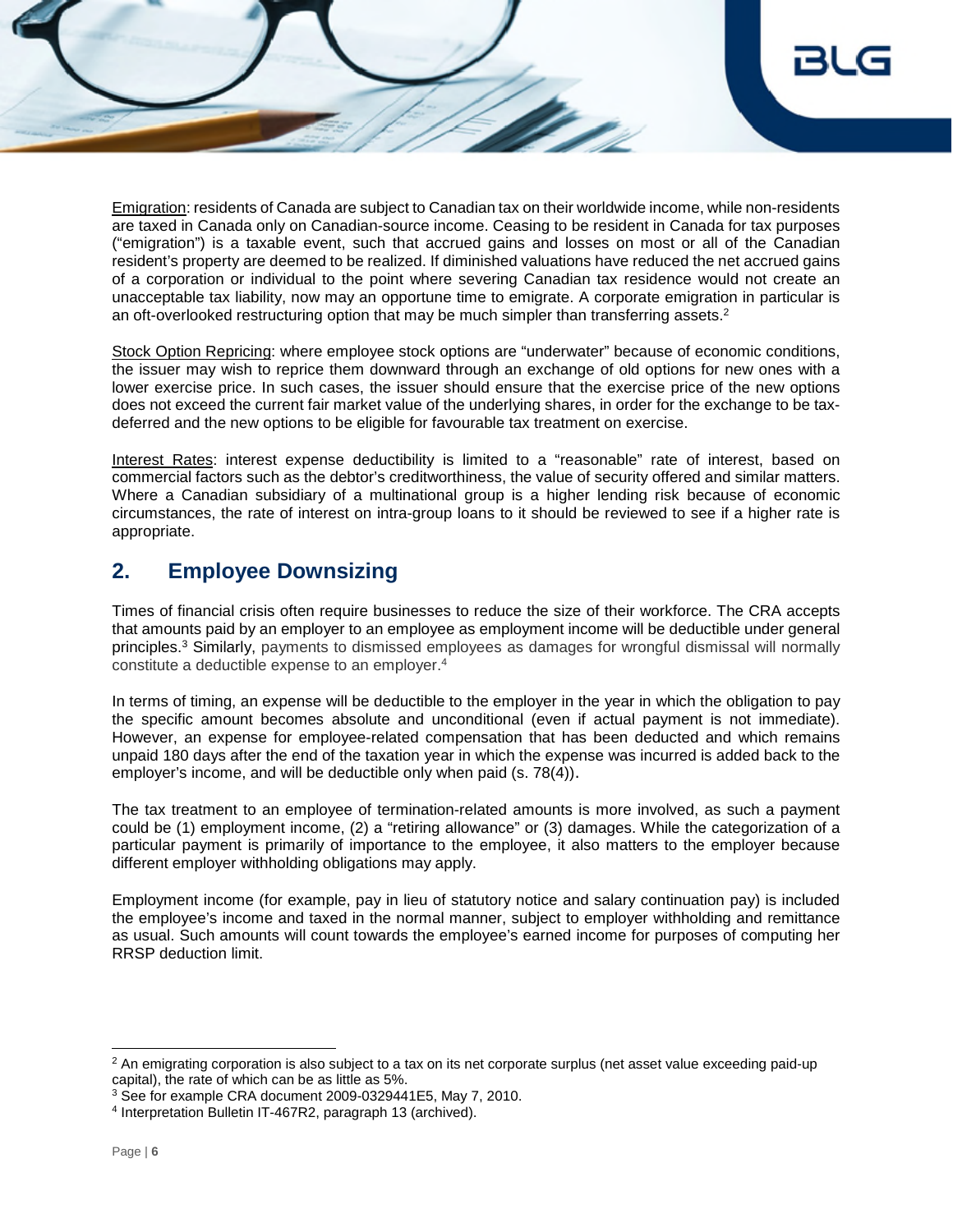

#### A retiring allowance is an amount received by a person:

- on or after retirement of the individual from employment in recognition of the individual's long service; or
- in respect of loss of employment of the individual, whether or not received as, on account of or in lieu of payment of, damages or pursuant to an order or judgment of a competent tribunal.

As a general rule the courts have interpreted this term as including payments which would not have been received but for, and are intended to compensate the employee for, the loss of employment. This includes early retirement incentive payments and damage awards relating to the loss of employment (*e.g*., mental anguish, etc.). A retiring allowance is included in the employee's income as received and does not generate RRSP contribution room. In some cases, an employee may find it attractive to defer payment of a portion of the amount to a later year in order to defer taxation.<sup>5</sup> Withholding on retiring allowances is computed separately from employment income (and is usually lower), and employees with years of service before 1996 may be able to transfer all or part of a retiring allowance to their RRSP on a tax-deferred basis without regard to unused contribution room. Even if a retiring allowance relates to post-1995 years of service, an employee may wish to direct the employer to transfer a portion of his retiring allowance directly to his RRSP (up to available contribution room) to forego the normal employer withholding.

Damages received for causes of action separate and distinct from the actual loss of employment are generally received free of tax. Examples might be harassment during employment, damages for defamation after dismissal or damages for a human rights violation. The CRA's position is that to be non-taxable, damages received upon loss of employment must be for personal injuries and unrelated to the loss of employment, *i.e.*, the damages must relate to events or actions separate from the loss of employment.<sup>6</sup> Note that counselling services provided by an employer to terminated employees (*e.g*., for re-employment or mental health) are a non-taxable benefit, as are educational benefits in some circumstances.

Where the employee is participating in an equity-based incentive plan (*e.g*., stock options, deferred share units, restricted share units, performance share units) or trust-based compensation program (*e.g*., employee benefit plan, retirement compensation arrangement, supplementary unemployment benefit plan, etc.), the considerations are more complex. It is important to carefully review the terms of the relevant plan to determine the parties' respective rights and obligations.

F1-C2, Retiring Allowances, para. 2.26.

<sup>&</sup>lt;sup>5</sup> The CRA insists this must generally be agreed to before the termination of employment: see Income Tax Folio S2-

<sup>6</sup> *Ibid.*, para. 2.17.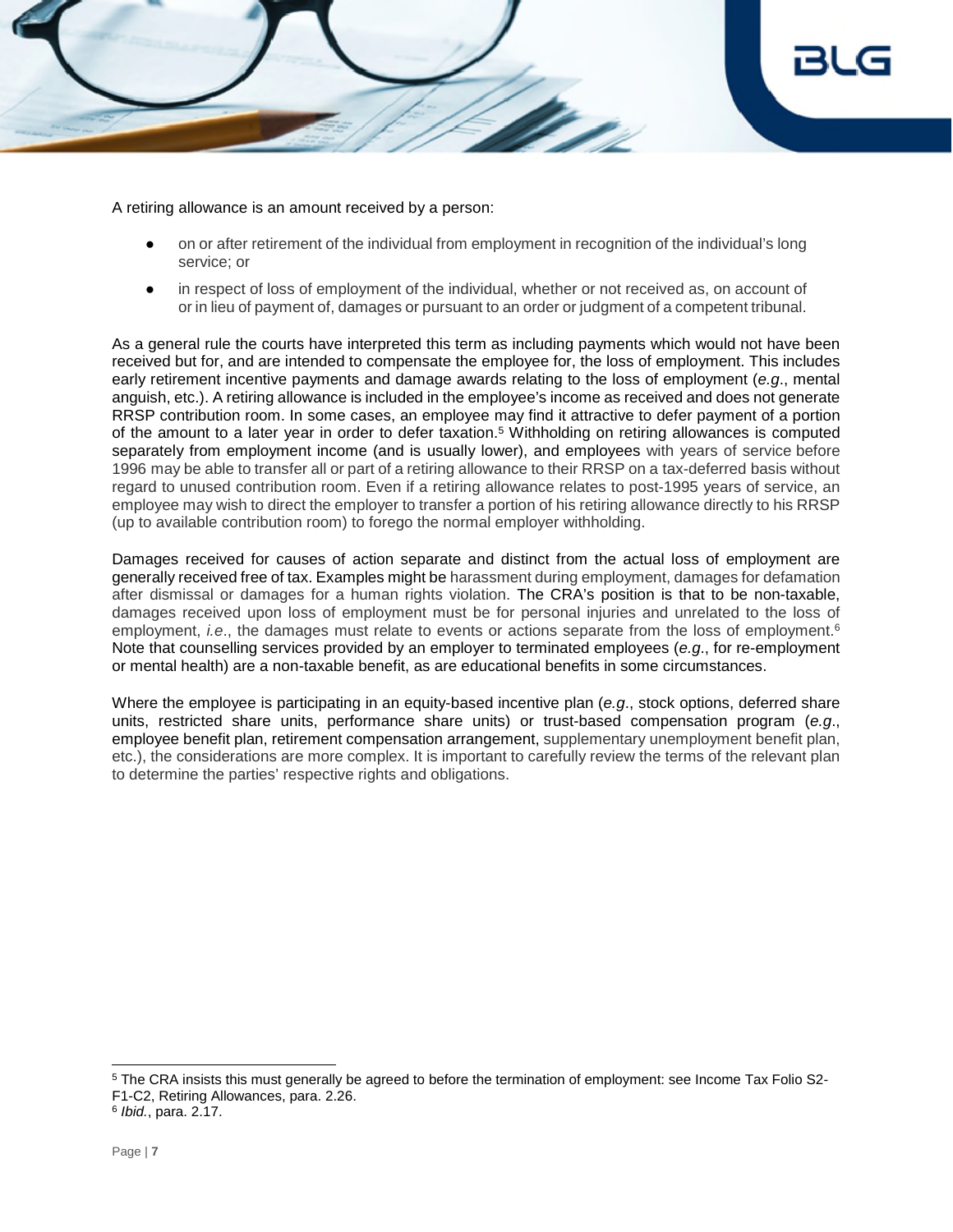

# <span id="page-7-0"></span>**3. Optimizing the Use of Tax Attributes**

Canadian corporations need to make the best use of their available tax attributes in challenging times. Various self-help strategies exist, some of which are described below.

### *Realize Latent Losses*

A Canadian corporation with accrued but unrealized losses should explore crystallizing them for use against other taxable income or gains. This planning is especially useful when the Canadian corporation has latent capital losses that, if recognized, could be offset against realized capital gains that otherwise create tax payable or use up non-capital (*i.e*., operating) losses.<sup>7</sup>

The ITA contains a variety of rules (so-called stop-loss rules) designed to prevent losses from being recognized when they are not perceived as constituting true economic losses. In broad terms, these rules deny or suspend the recognition of losses on sales to members within the affiliated group, and they deny recognition of a loss on property sold outside the group if the seller or an affiliated person acquires the property (or an identical property) within 30 days before or after the sale.<sup>8</sup> Careful planning may be necessary to trigger losses in a way that will be recognized for tax purposes to achieve the desired effect.<sup>9</sup>

### *Carry Back Losses to Prior Years*

The Canadian tax system allows losses from a particular year (either net capital losses or non-capital (*i.e*., operating) losses) to be carried back up to three tax years and used in those earlier years (capital losses against capital gains only; non-capital losses against all forms of income). If one or more of the corporation's three most recent tax years have positive taxable income (including capital gains), it will generally make sense to carry back current-year losses and apply them to those earlier years to generate a refund to the extent possible.

### *Discretionary Deductions*

Various deductions from taxable income are voluntary on the part of the taxpayer, such as claiming reserves and capital cost allowance (CCA, the tax version of depreciation) and interest expense that could otherwise be capitalized. In some cases, claiming these to the maximum extent possible is desirable: for example, if seeking to maximize a current-year loss in order to carry it back to an earlier profitable year and recover taxes paid, as described above.

<sup>7</sup> Using non-capital losses (which are more versatile and hence more valuable) to shelter capital gains is generally suboptimal.

<sup>8</sup> See below under 9., Creditor Issues.

<sup>&</sup>lt;sup>9</sup> A "private corporation" in particular must carefully consider the impact and timing of realizing losses on various other tax attributes, such as its capital dividend account and its refundable dividend tax on hand.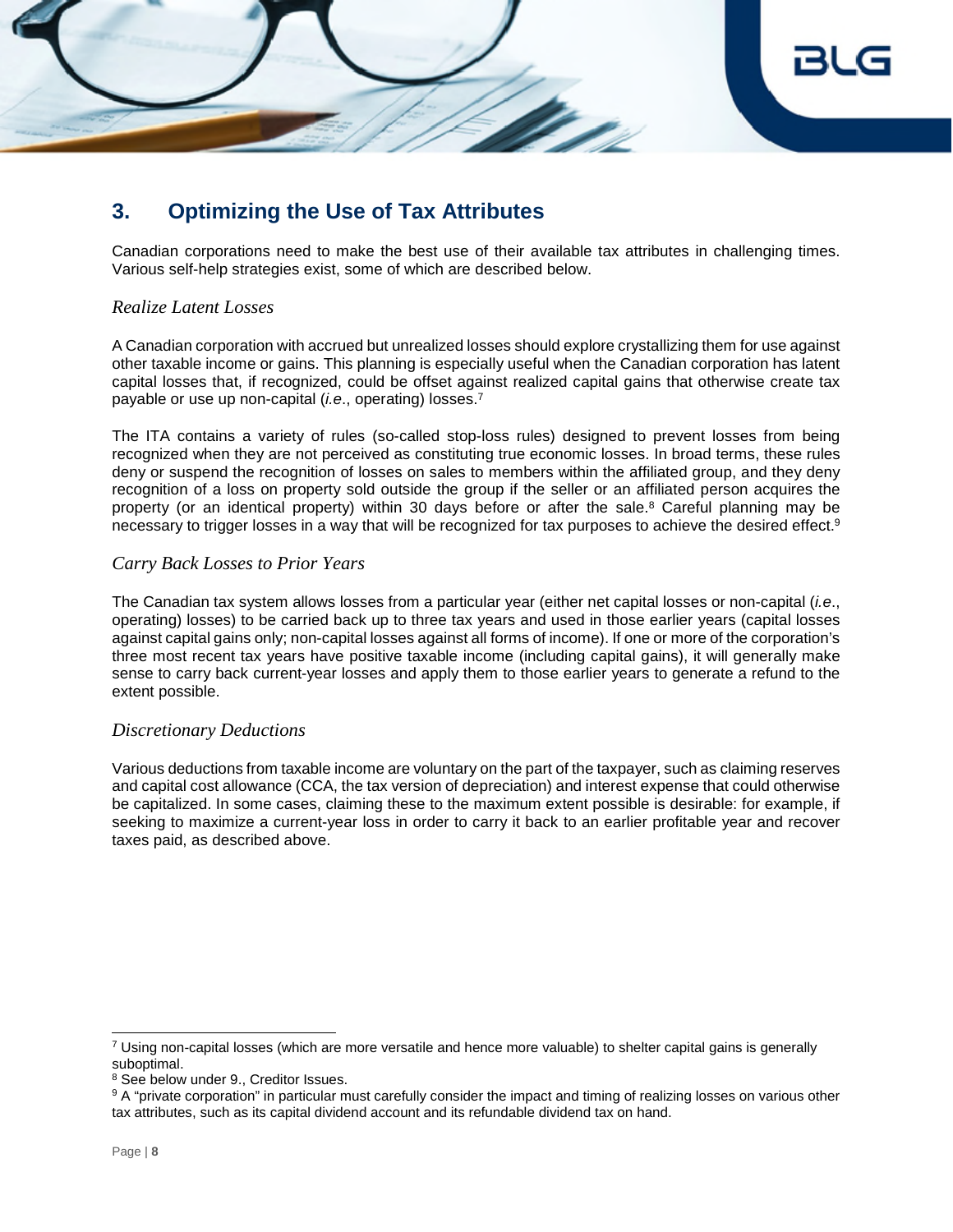

Conversely, there can be situations in which it makes sense not to claim deductions as quickly as possible. While the carryforward limitation period for non-capital losses is quite generous (20 years), in some cases having the loss in latent form (for example, as the undepreciated capital cost of depreciable property) rather than as a realized loss may offer more flexibility in terms of how and when to use it. It is also possible to refile for earlier taxation years to amend claims for CCA and similar discretionary deductions taken in prior years in certain circumstances.<sup>10</sup>

# <span id="page-8-0"></span>**4. Using Losses within a Corporate Group**

The Canadian tax system does not include a group consolidation concept whereby an affiliated group of corporations can apply losses of one group member against income and gains of another simply by filing a consolidated tax return. Rather, under Canadian rules, each entity computes its own income and deductions and is responsible for its own tax payable. This notwithstanding, it is often possible with careful planning to achieve results similar to those that would occur under a group taxation system.

Although the general scheme of the ITA prevents a taxpayer's losses and deductions from being used by or transferred to *unaffiliated* persons (with some exceptions), Canadian tax authorities generally accept planning designed to allow Canadian members of an *affiliated* group to match income and losses realized within the group. If one Canadian corporation (Shelterco) has loss carryforwards, accrued losses or latent deductions (for example, excess future depreciation expense) and an affiliated Canadian corporation (Profitco) is taxable, it may be possible to effect a loss utilization transaction between the two entities.

There are a variety of methods for achieving such a loss consolidation. In its simplest form, Shelterco can amalgamate or wind up into Profitco. If one Canadian corporation owns all of the shares of another, the subsidiary can wind up into the parent on a tax-deferred basis and allow the parent to use the subsidiary's loss carryforwards in future years.<sup>11</sup> Amalgamating two Canadian corporations within an affiliated group similarly allows the amalgamated corporation to carry forward the losses and other tax attributes of its predecessors and use them against income generated in the post-amalgamation period.<sup>12</sup> (See Figure 1.)

<sup>&</sup>lt;sup>10</sup> The CRA's administrative policy is set out in Information Circular IC 84-1 and CRA document 2014-0550381C6, dated November 18, 2014.

<sup>11</sup> Note that the subsidiary's losses cannot be carried back to *pre-wind-up* parent tax years. The parent can carry its own losses back and forth between the pre-windup and post-wind-up period.

<sup>&</sup>lt;sup>12</sup> The corporation resulting from the amalgamation cannot carry post-amalgamation losses back against the preamalgamation income of its predecessors, unless one predecessor owned all the shares of the other at the time of the amalgamation (in which case the rule is similar to that for 90%+ owned wind-ups).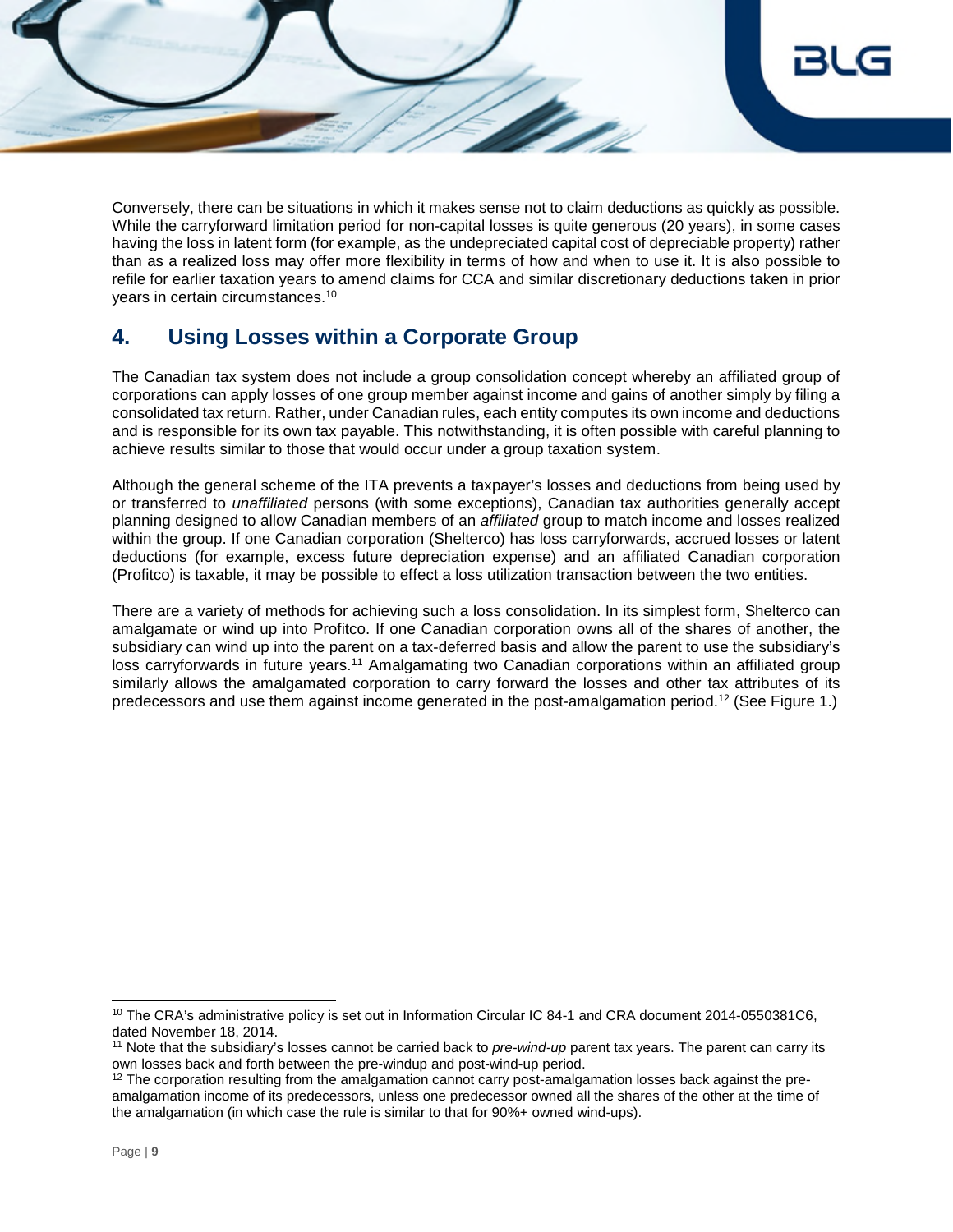

# **Figure 1. Permitted Use of Losses on Windups and Amalgamations**



### \* Other than when one amalgamating corporation owns all of the shares of the other.

Other planning strategies may produce a more desirable commercial result than a simple amalgamation or windup, including:

- Profitco transferring a profitable business to Shelterco on a tax-deferred basis so that future income earned is absorbed by Shelterco's losses and deductions (in some cases this can be done using a partnership rather than a direct sale);
- Shelterco selling assets (for example, shares of a subsidiary) to Profitco in exchange for interest-bearing debt, the interest from which will reduce Profitco's income and be absorbed by Shelterco's deductions;
- moving assets or personnel within the group to create deductible charges (for example, lease expenses or management fees) that will reduce Profitco's income while utilizing Shelterco's deductions (*e.g*., Profitco transfers property to Shelterco on a tax-deferred basis that is then leased back to Profitco);
- Profitco borrowing money from a bank (creating deductible interest expense) and using the funds to subscribe for shares of Shelterco, which it can use to repay its own bank debt; and
- where assets with accrued gains are being disposed of to a third party, first transferring the assets to Shelterco via a tax-deferred transfer in exchange for shares so that Shelterco can then sell the asset to the buyer and recognize the gain (see Figure 2).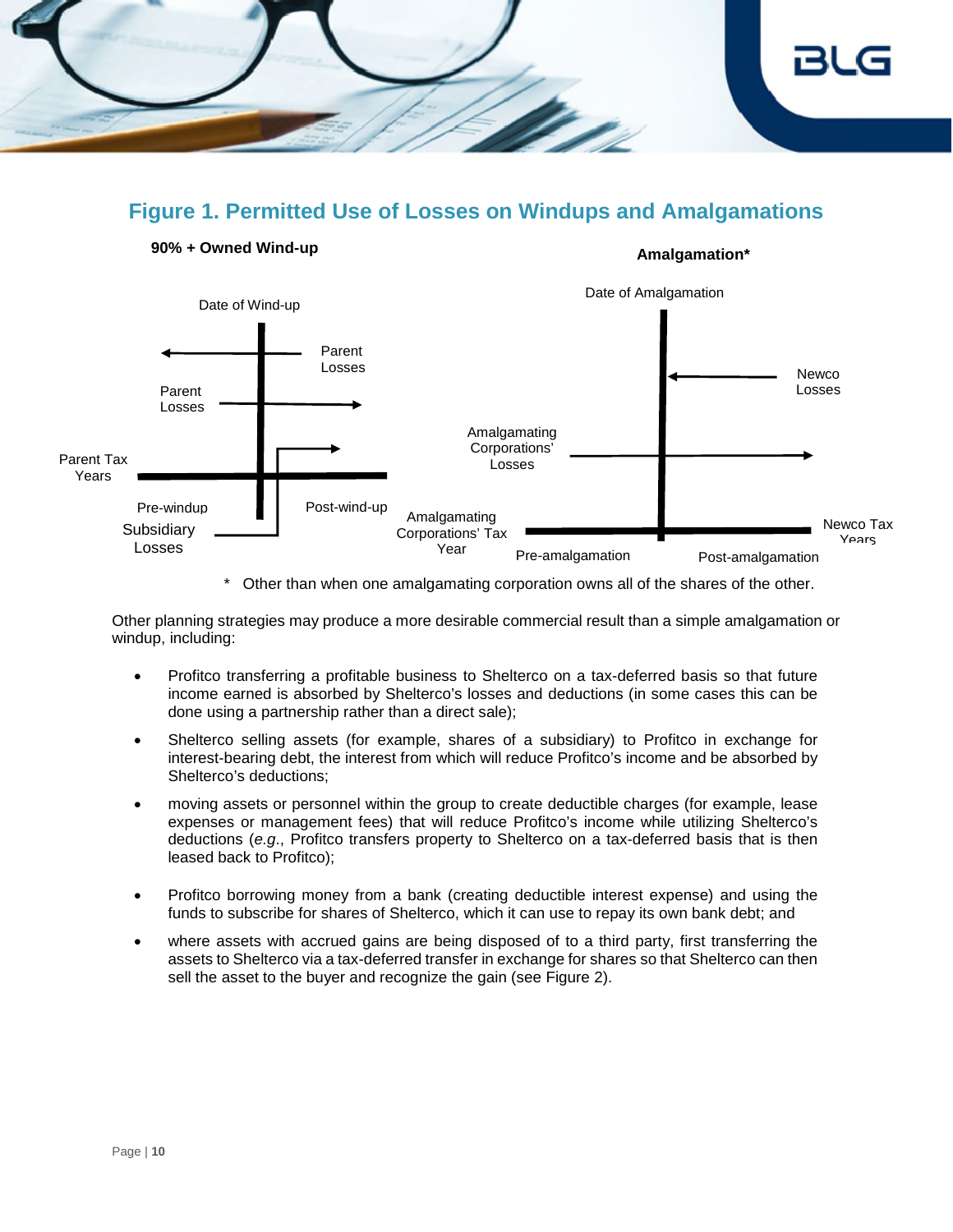

# **Figure 2. Asset Drop-Down and Sale**



In all cases, it is important to consider the provincial tax aspects of shifting income and deductions from one entity to another.

Finally, affiliated Canadian corporations frequently achieve self-help loss consolidations via the use of specific methods that the CRA has provided advance tax rulings on many times, subject to compliance with its basic constraints on intra-group loss consolidations:

- the transactions must be legally effective under relevant corporate/commercial law;
- transactions designed to import into Canada foreign losses from outside the Canadian tax system will likely be challenged;
- planning that results in a circumvention of the ordinary time limits for using accumulated losses (loss refreshing) is typically viewed as offensive;
- the loss transaction should not be seeking to access losses or similar tax attributes that arose before the relevant entity became part of the affiliated group; and
- provincial tax authorities may be concerned if they perceive transactions as reducing the amount of tax owing to one province or another if the relevant entities do not have similar interprovincial income allocations.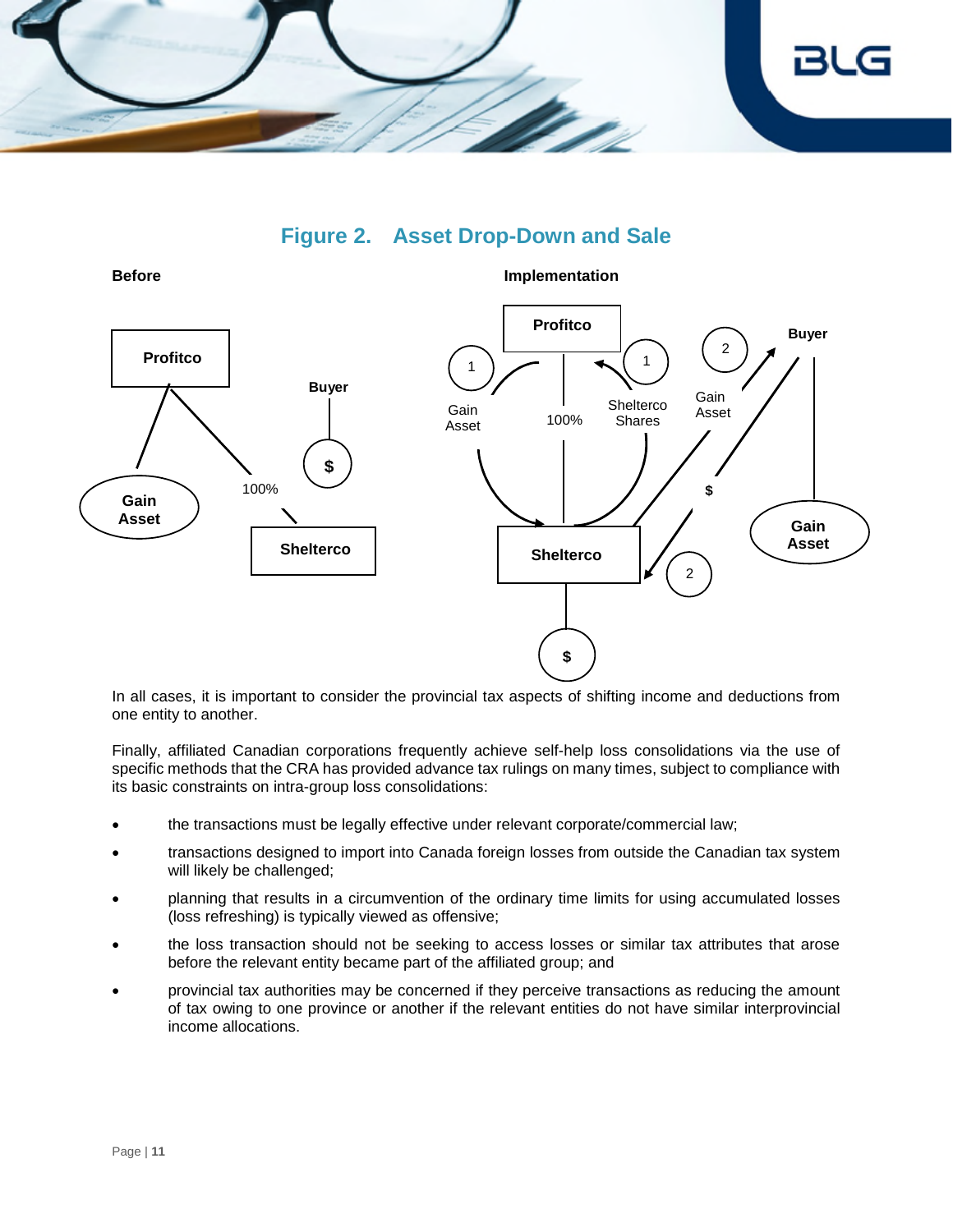

The most common form of intra-group loss utilization transaction creates an interest expense deduction in Profitco and a corresponding income inclusion in Shelterco that is offset by its losses. Briefly, a simple form of this transaction would comprise the following steps (see Figure 3):

- Step 1: Shelterco obtains a daylight loan from a financial institution.
- Step 2: Shelterco uses the proceeds to make an interest-bearing loan to Profitco.
- Step 3: Profitco uses the borrowed funds to subscribe for shares of Shelterco.
- Step 4: Shelterco uses the share subscription proceeds to repay its daylight loan.

The result is that Profitco incurs deductible interest expense on the funds borrowed from Shelterco (reducing Profitco's taxable income), and Shelterco's interest income on the loan is absorbed by its losses. Shelterco will pay dividends to Profitco, which Profitco should generally receive tax-free due to a 100 per cent dividends-received deduction for Canadian-source intercorporate dividends. Note that the interest rate on Shelterco's loan to Profitco must be commercially reasonable, and the amounts borrowed and invested must be within the parties' arm's-length borrowing capacity.<sup>13</sup>

### **Figure 3. Basic Loss Consolidation**



<sup>&</sup>lt;sup>13</sup> During the 2008 financial crisis, the CRA relaxed this constraint to some extent to reflect temporary abnormal capital market conditions.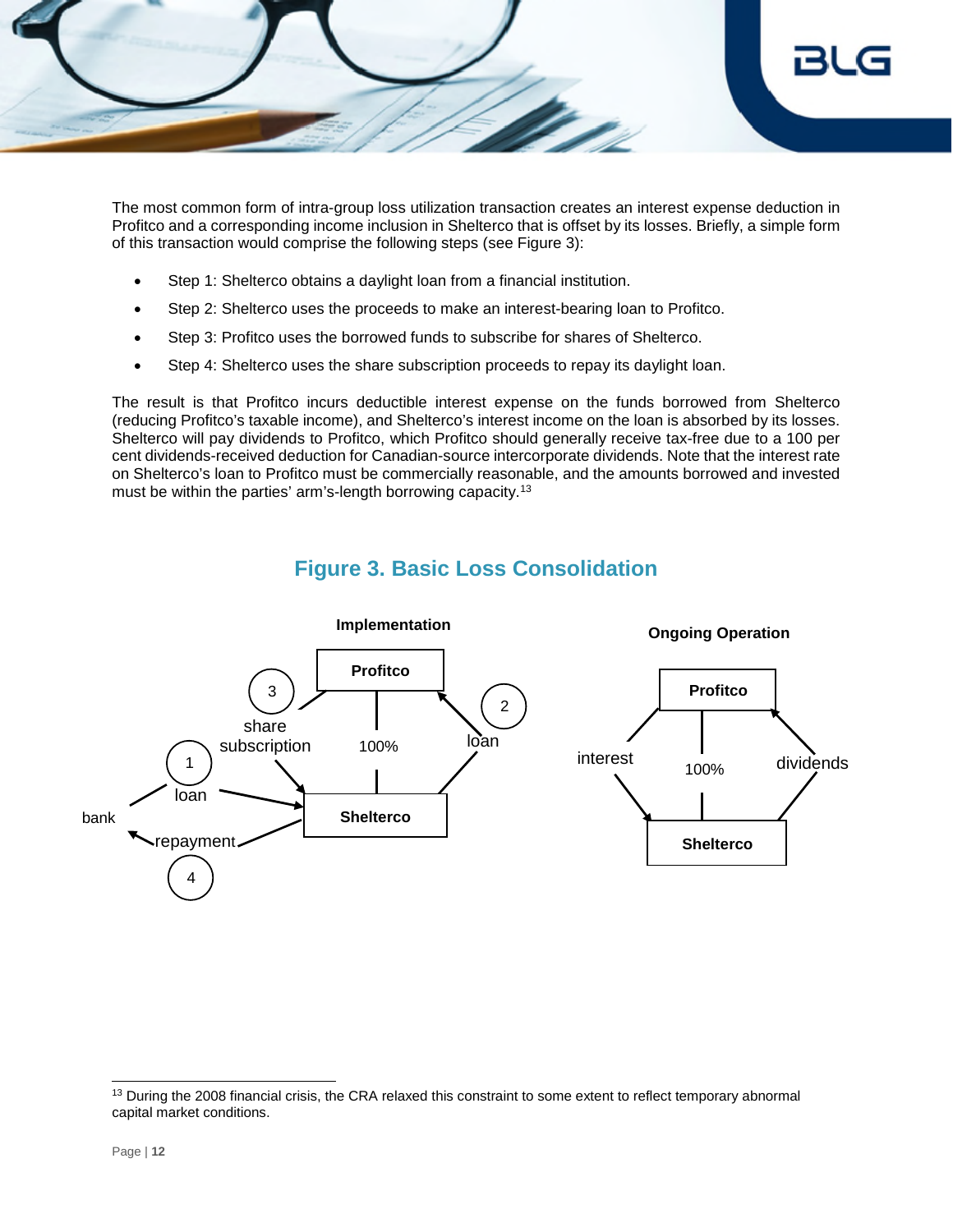

# <span id="page-12-0"></span>**5. Purchase and Sale of Loss Companies**

Significant limitations exist on the ability to monetize the losses of a corporation possessing substantial loss carry-forwards or accrued but unrealized losses via a sale of the corporation to an arm's-length party. The scheme of the Canadian tax system generally prevents losses from being used by or transferred to unaffiliated persons other than in limited circumstances.

When an acquisition of control of a corporation occurs (directly or indirectly),<sup>14</sup> a number of tax implications arise:

- 1) a deemed year-end for the corporation;
- 2) the deemed realization of any accrued but unrealized losses on its property immediately before such year-end;<sup>15</sup> and
- 3) the application of loss restriction rules that prohibit or restrict the corporation's ability to use pre-acquisition of control losses (including those from 2, above) in the postacquisition period and *vice versa*.

Essentially, both non-capital losses from an investment (as opposed to those from a business) and net capital losses from the pre-acquisition of control period cannot be carried forward and used in postacquisition of control tax years (and *vice versa*); they effectively become worthless if they cannot be used in the pre-acquisition period.<sup>16</sup> However, non-capital losses from a business may be carried forward and used against post-acquisition of control income if the following conditions are met:

- the corporation must carry on the business that generated the loss (the loss business) with a reasonable expectation of profit throughout the later year in which it seeks to use the loss; and
- the income against which the loss is used must arise from carrying on either the loss business or another business substantially all of the income from which is derived from selling similar properties or rendering similar services that were sold or rendered in the loss business.

Thus, business losses are streamed to be usable only against income from the same or similar business, and only if the loss business itself continues to be carried on. When the corporation's business is in a sector with several profitable competitors, its losses are therefore much more likely to have value to a third party than a situation in which the industry as a whole is unprofitable.

<sup>&</sup>lt;sup>14</sup> That is, a change in the shareholdings of the corporation (or of another entity that directly or indirectly controls the corporation) such that a different person or group of persons has the ability (directly or indirectly) to elect the majority of the corporation's board of directors. In general, no acquisition of control occurs if the new controller is related to the previous controller (if any) or was already related to the target corporation (that is, intragroup transfers generally should not matter). An acquisition of control may be deemed to arise in other circumstances (*e.g*., acquisition of more than 75% (by value) of the equity of a corporation by a person or group of persons: s. 256.1).

<sup>&</sup>lt;sup>15</sup> The deemed realization of losses before the deemed tax year-end requires them to be either used in the tax year ending immediately before the acquisition of control or made subject to the rules described below governing the carryover of losses on acquisitions of control.

 $16$  The potentially harsh effects of this rule are somewhat alleviated by a one-time election the corporation can make to effectively use any otherwise unusable pre-acquisition-of-control capital losses against any accrued but unrealized capital gains on its property that exist immediately before the acquisition of control. Doing so increases the tax cost of the gain property, reducing the accrued gain realized on an eventual disposition.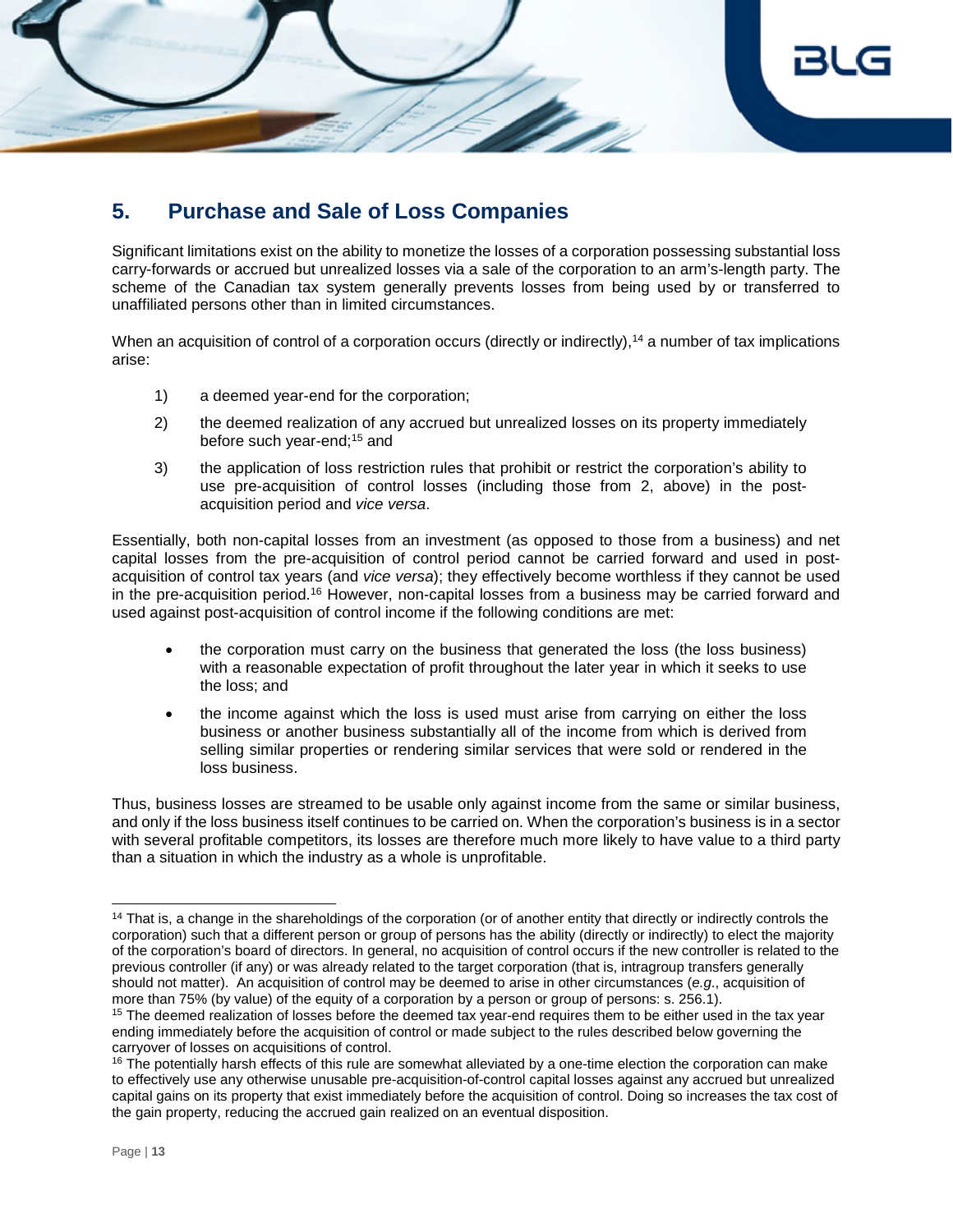

# **Figure 4. AOC Loss Utilization Restrictions**



# <span id="page-13-0"></span>**6. Distress Preferred Shares**

Where a Canadian-resident borrower corporation is in financial difficulty, distress preferred share financing should be considered. As a general rule, interest is deductible to the payer and fully taxable to the recipient under the ITA. Conversely, dividends are non-deductible to the payer, and in the case of dividends paid by one Canadian corporation to another are generally received tax free by virtue of a 100% dividends-received deduction for intercorporate dividends. This means that dividends have a higher after-tax cost to corporate payers, and interest income produces a lower after-tax return for corporate recipients.

The ITA contains a variety of complex rules (often called the preferred share rules) designed to prevent equity investments that have the security of debt but that generate dividend income that a corporate investor can receive on a tax-free basis. Essentially, these complex rules deny the recipient the dividends-received deduction (that is, making the dividend taxable) and/or impose special taxes on the dividend payer and the recipient.

A distress preferred share (DPS) is a share that has many debt-like features designed to provide the holder with a more secure investment than regular equity - for example, it allows the holder to exchange the DPS for higher-ranking debt of the issuer in various circumstances. However, by virtue of a specific exception in the preferred share rules, dividends on DPS will still be eligible for the 100% dividends-received deduction. This means that the investor can accept a lower pre-tax rate of return on its investment than would otherwise be the case if the dividends were taxable to it. For example, an investor who wants debt-like security will prefer a DPS with a 5% dividend rate that is non-taxable compared to a 6% interest rate on "regular" debt that is taxable. This 5% non-deductible DPS is also less onerous for an issuer than a 6% interest rate on "regular'' debt if the issuer has excess deductions and cannot use an interest expense deduction from issuing debt.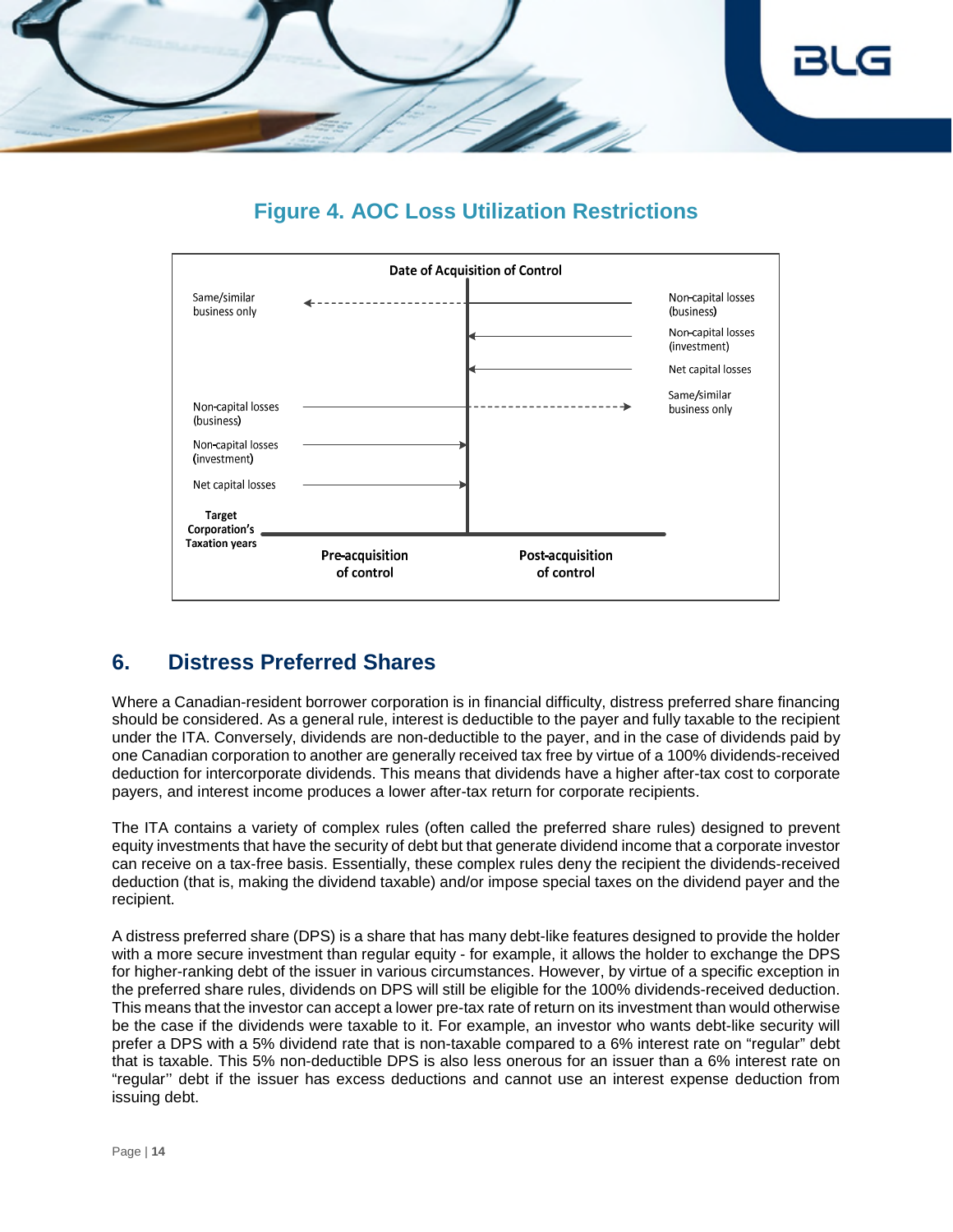

A DPS is a share issued by a corporation resident in Canada:

- as part of a proposal or arrangement with its creditors that had been approved by a court under the *Bankruptcy and Insolvency Act*;
- when all or substantially all of its assets were under the control of a receiver or trustee in bankruptcy; or
- when, by reason of financial difficulty, the issuing corporation or a non-arm's-length Canadian corporation was in default (or could reasonably be expected to default) on a debt obligation held by an arm's-length creditor, and the share was issued either wholly or in substantial part and either directly or indirectly in exchange or substitution for all or a part of that obligation.<sup>17</sup>

Figure 5 illustrates a typical DPS transaction, which can be summarized as follows:

- 1. The financially distressed corporation (Distressco) creates a new single-purpose subsidiary (Newco).
- 2. Newco receives a demand loan from the creditor equal to the face amount of the Distressco loan owing to the creditor and uses it to purchase the loan from the creditor.
- 3. The creditor then subscribes for DPS of Newco, which uses the funds to repay the demand loan owing to the creditor. The terms of the DPS generally provide that the holder can retract them (that is, force a redemption) at any time if an event of default occurs, and that the holder is entitled to an annual cumulative preferred share dividend. The DPS is often redeemable after five years, or earlier if Distressco generates excess cash flow. The DPS therefore contains many of the features of a debt.
- 4. Various agreements are entered into among Distressco, Newco, and the creditor, providing that (1) Newco will not receive any interest on the Distressco debt, (2) Distressco will make capital contributions to Newco sufficient to fund its DPS obligations, and (3) the creditor can put its DPS to Distressco and reacquire the Distressco debt (that is, revert to its original position as a Distressco creditor).



# **Figure 5. Distress Preferred Shares**

<sup>17</sup> See paragraph (e) of the definition of "term preferred share" in s. 248(1) and archived Interpretation Bulletin IT-527, which contains the CRA's views on what constitutes a debtor being in "financial difficulty".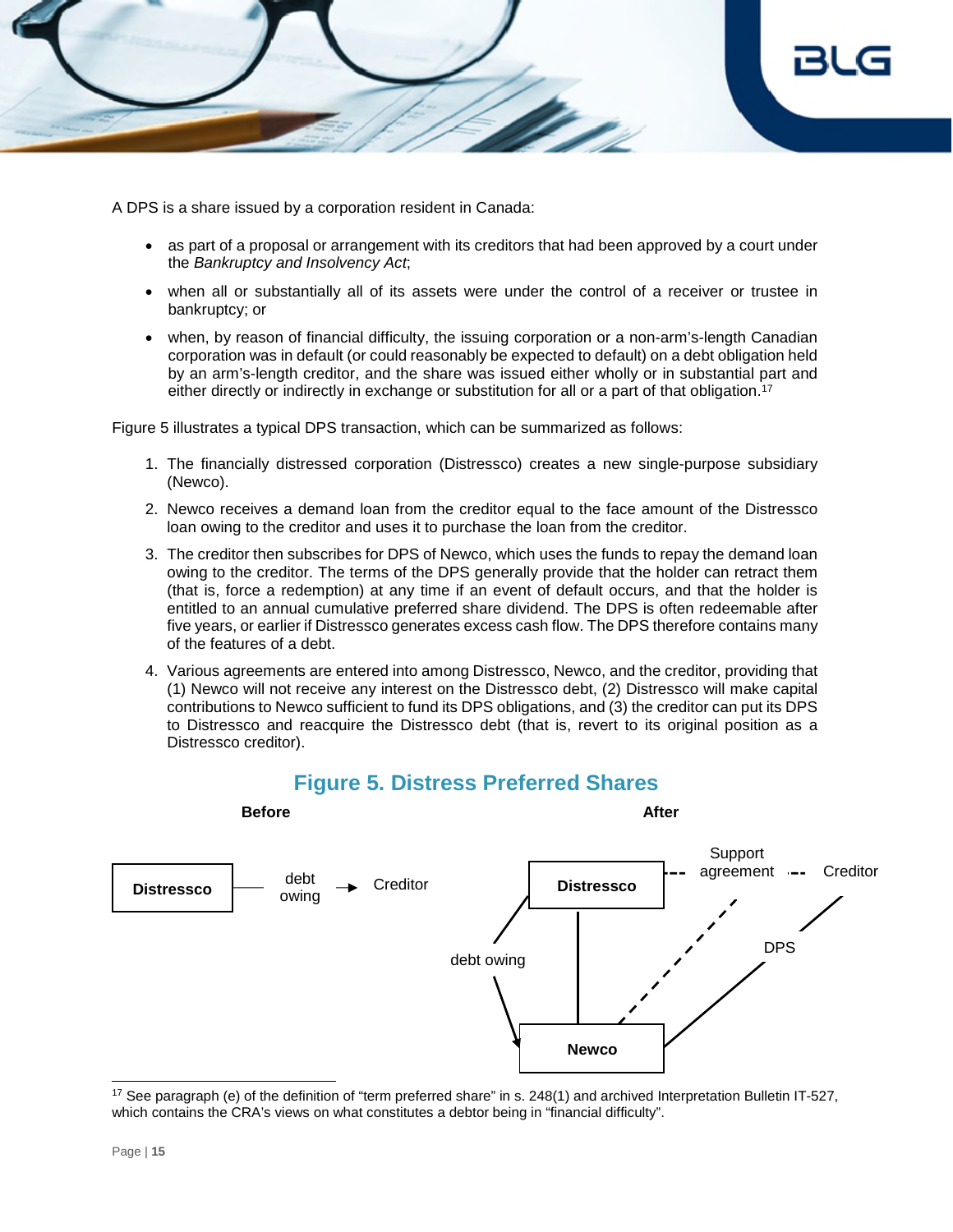

Essentially, the DPS structure puts the creditor in the position of being a preferred shareholder that is able to receive tax-advantaged dividends. At the same time, however, the creditor is able to switch back into holding a debt security if necessary. Thus, a DPS effectively maintains the holder's priority against other claimants. The CRA has issued numerous DPS rulings to confirm the favourable tax treatment of these structures, and creditors usually insist on an advance tax ruling. DPS financing is most useful when the creditor does not have other tax shelter available to absorb taxable interest income and is (or can be made to be) a Canadian resident corporation that can take advantage of the dividends-received deduction. When subsequently redeemed (which must occur within 5 years), a DPS is effectively treated as if it were debt, and so may come within the debt forgiveness rules in s. 80 described below.

### <span id="page-15-0"></span>**7. Debt Forgiveness**

A corporation in more serious financial difficulty may need some degree of debt relief from its creditors (either external or within the group). The ITA contains many complex rules dealing with what happens to the debtor when a debt is repaid at less than 100 cents on the dollar (a debt forgiveness). The debt forgiveness rules may apply in a variety of circumstances, such as on a debt restructuring or even on some purchases and sales of debt. Determining when and how these complex rules apply often requires considerable analysis, and the implications for debtors can be significant. These rules can have nonintuitive results; for example, in some circumstances, they deem a debt to have been settled for tax purposes even though it remains legally outstanding. As such, these rules must be considered whenever debt is paid, transferred, amended, or restructured.

### **General Policy on Debt Forgiveness**

When a debtor is able to avoid repaying the full amount of a debt, it is treated as having received a benefit that could result in more income for tax purposes or a reduction in favourable tax attributes (such as tax losses or the cost of property for tax purposes). Thus, the settlement of a debt by less than full payment has negative income tax consequences for the debtor. The impact of these tax consequences depends on what the debtor's tax attributes are and which statutory provisions apply to it.

The ITA has various rules that apply to debts in different situations. Relatively narrow specific rules apply in particular circumstances, such as:

- debts owing to non-arm's-length persons that remain unpaid by the end of the second taxation year following the year the expense was incurred (these are added back to the debtor's income in the third following taxation year under s. 78(1));
- debt owing by an employee to her employer (the forgiven amount is treated as employment income to the debtor);
- debt owing to a corporation by a shareholder (the forgiven amount is included in the shareholder's income);
- trade payables (the forgiven amount reduces the debtor's deductible expense); and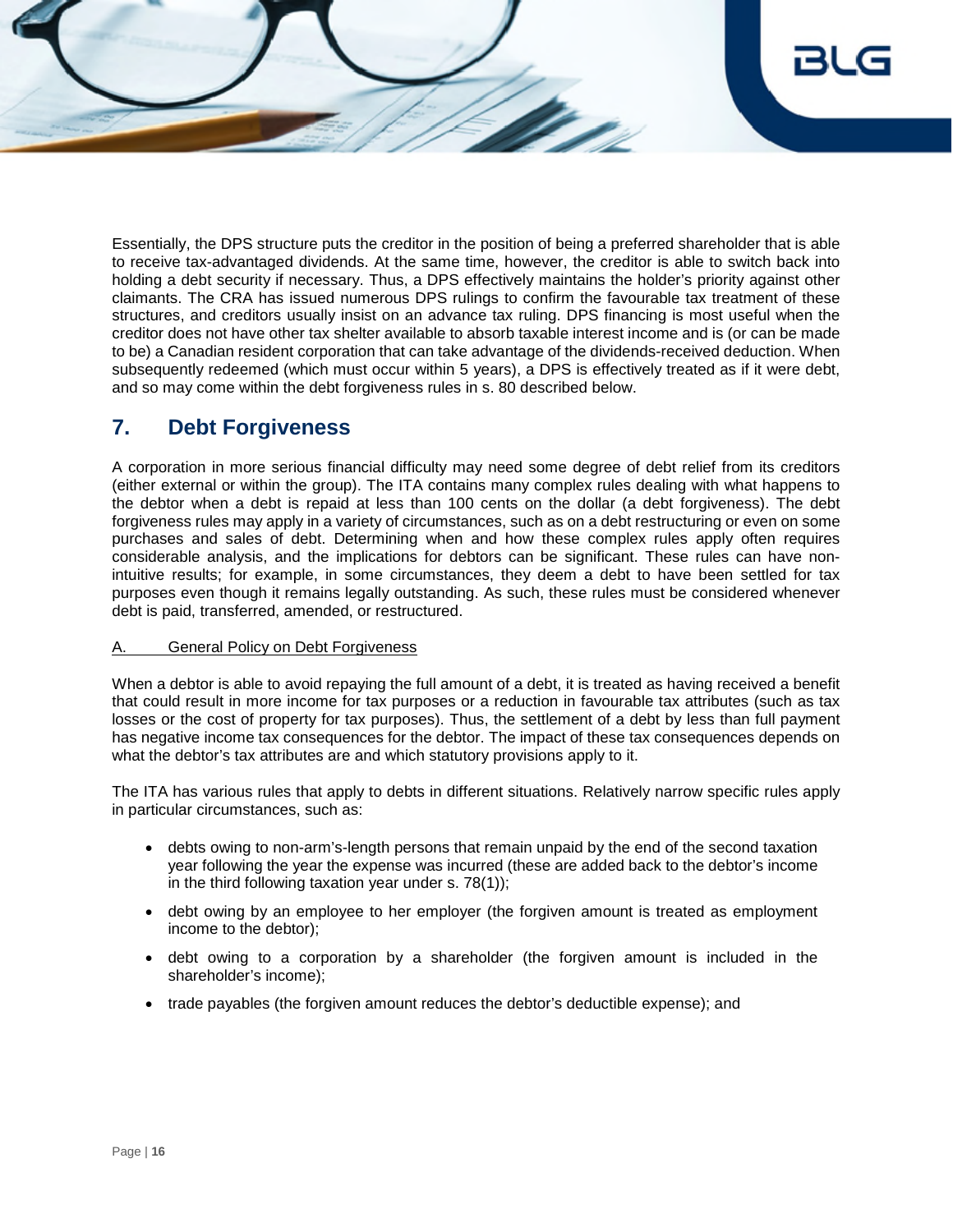

 debt under which the creditor has foreclosed on the debtor's property (that is, the debtor has surrendered property to the creditor due to non-payment by the debtor).<sup>18</sup>

If none of these special rules applies, the residual rule in s. 80 typically governs the settlement of a debt at a discount. There are three basic preconditions to the application of s. 80:

- *Commercial debt obligations*. s 80 applies only to debts the interest on which is (or would be, if interest were charged) tax-deductible. This limits the scope of the rule to debts incurred as part of a business or investment, not debts of a personal nature (compound interest is also excluded, as it is deductible only when paid, not when accruing);
- *Settlement*. The debt must be (or must be deemed to be) settled or extinguished; and
- *Forgiven amount*. There must be a forgiven amount regarding the debt (that is, payment of less than the full amount owing under the debt).

For this purpose, interest on a debt is treated as a distinct debt separate from the underlying principal of the debt, meaning s. 80 has to be applied separately to the principal and the interest.

| <b>Figure 6. Application of Section 80 Summarized</b>                                                                                                 |                                                              |                                                                |                                                                                                                   |               |  |  |
|-------------------------------------------------------------------------------------------------------------------------------------------------------|--------------------------------------------------------------|----------------------------------------------------------------|-------------------------------------------------------------------------------------------------------------------|---------------|--|--|
| Is the debt a<br>commercial debt - Yes $\rightarrow$ been (or been - Yes $\rightarrow$<br>obligation (interest<br>is or would be tax-<br>deductible)? | Has the debt<br>deemed to be)<br>settled or<br>extinguished? | Is there a<br>forgiven<br>amount on<br>the debt<br>settlement? | Does a more<br>- Yes $\rightarrow$ specific debt $-$ No $\rightarrow$ to the debtor<br>forgiveness rule<br>apply? | S. 80 applies |  |  |
|                                                                                                                                                       |                                                              |                                                                |                                                                                                                   |               |  |  |

### B. 'Settled or Extinguished'

S. 80 applies only when the debt has been "settled or extinguished." Generally, a debt is settled when the debtor is no longer liable to pay it. If the creditor accepts new debt or shares of the debtor in satisfaction of the old debt, the old debt will be considered to have been settled (the rules described below apply to deem what the forgiven amount is). Moreover, if a debt owing to an unrelated creditor ceases to be enforceable by the creditor because of the passage of time and a statutory limitation period for collecting it, it is deemed to have been settled.

A debt may also be settled if it is modified or restructured to the point that the changes are so extensive that they cause the existing debt to be considered to have been settled and a new debt created in its place for tax purposes. The Federal Court of Appeal held in *General Electric Capital Equipment Finance v. The Queen<sup>19</sup>* that if substantial changes were made to the fundamental terms of an obligation that materially

<sup>&</sup>lt;sup>18</sup> In general terms ss. 79/79.1 ITA result in (1) the creditor not realizing any gain or loss on the receivable and acquiring the seized property at a cost equal to its cost of the relevant debt (plus fees and costs incurred), and (2) the debtor disposing of the property for sale proceeds equal to the amount of the creditor's debt (and any other debt extinguished as a result of the seizure or any other debt that was secured by the seized property). This rule would apply in a foreclosure scenario where the creditor acquires actual ownership of the debtor's property, but not in a power of sale where the property is sold by the debtor to a buyer and the proceeds applied to repay the debt. <sup>19</sup> 2002 DTC 6734 (FCA).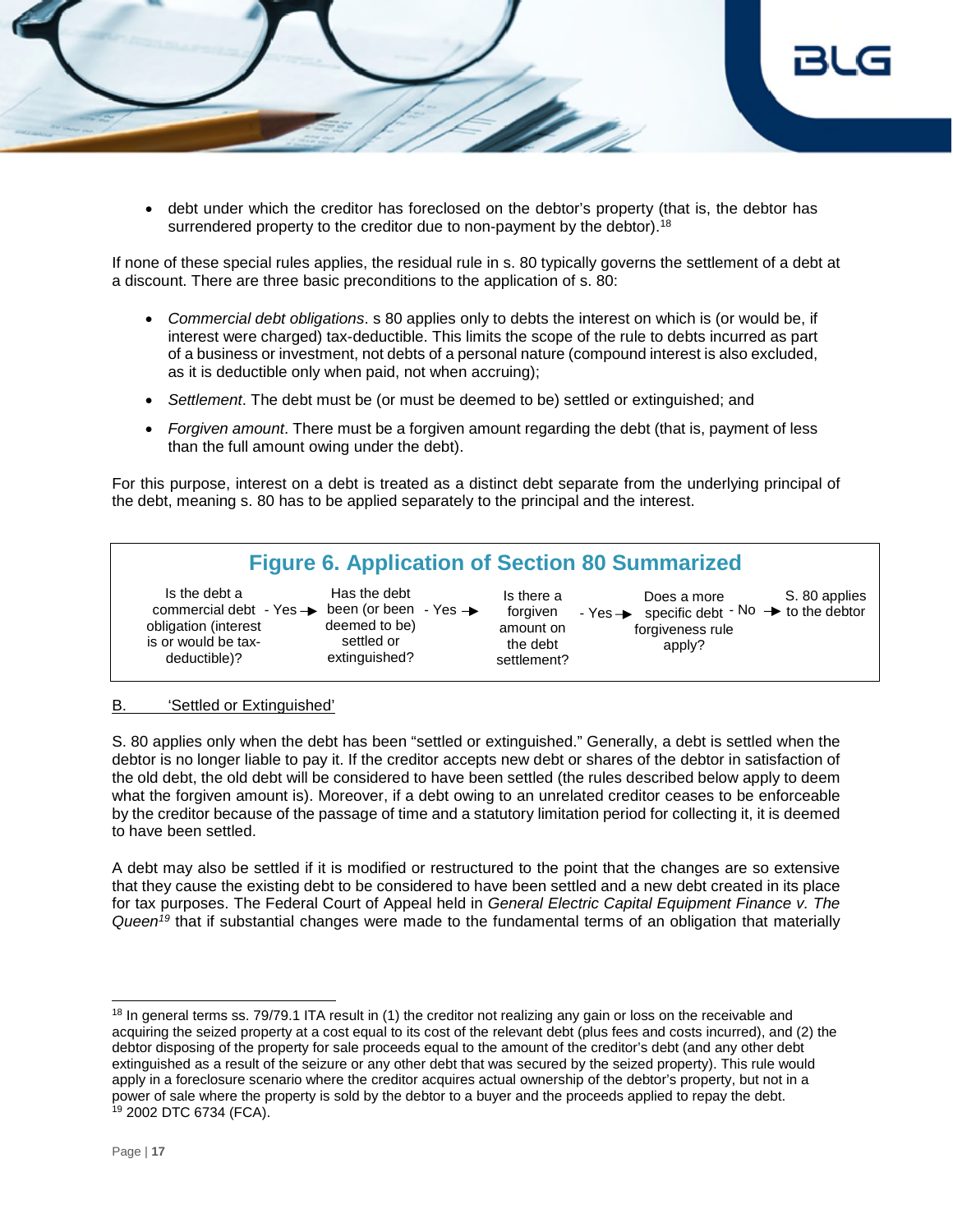

alter the terms, a new obligation would be created.<sup>20</sup> The court found that the fundamental terms of the debt obligations before it were:

- the identity of the debtor;
- the principal amount of the note;
- the amount of interest due under the note; and
- the maturity date of the note.

Since three of these four fundamental terms had been changed on the facts of the case (only the identity of the debtor had not changed), the court held that a new obligation had been created. The court further concluded that a debt could be modified so significantly as to constitute the creation of a new debt without a novation of the debt occurring under the relevant commercial law.<sup>21</sup> In that case, the original obligation will be viewed as having been disposed of for tax purposes and a new obligation created.

Finally, a debt may be deemed to have been settled under the "debt parking'' rules described below even though it remains legally outstanding. While the debt parking rules are complex, essentially they can apply when a person who doesn't deal at arm's length with the debtor acquires the debt from an arm's-length creditor at a significant discount from the debt's principal amount. This could occur if a related party acquires the corporation's external debt from its lenders, or if an arm's-length party acquires both the shares and intragroup debt of the corporation.

### C. Forgiven Amount

Finally, there must be a forgiven amount (that is, extinguished principal or interest in excess of the amount paid by the debtor) for s. 80 to apply. The forgiven amount is the principal amount of the debt less any amounts paid or deemed to have been paid on its settlement. The forgiven amount is reduced by any amounts paid by the debtor to another person to assume the debt. A taxpayer that is bankrupt under the *Bankruptcy and Insolvency Act* is deemed to have no forgiven amount.

When the debtor issues a new debt in payment of existing debt, the principal amount of the new debt is deemed to have been paid in satisfaction of the principal amount of the new debt. Differences in the value of the new debt and the old debt are irrelevant in and of themselves, as are extensions of the maturity date. It is therefore possible to accomplish a debt-for-debt exchange without producing a forgiven amount simply by maintaining the same principal amount.

When the debtor issues shares of itself in payment of existing debt, it is considered to have paid an amount on the debt equal to the fair market value of the shares issued.<sup>22</sup> The debt forgiveness rules may therefore apply when the value of shares received by a creditor to settle the debt is less than the debt's principal amount. Moreover, if a creditor is also a shareholder of the debtor and the value of its existing shares of

 $20$  The issue in the case was whether a new obligation had been created for purposes of determining whether the obligation was exempt from withholding tax under former subparagraph 212(1)(b)(vii).

 $21$  The CRA's administrative position is largely similar, holding that a debt instrument will be considered to have been rescinded when the parties have effected such an alteration of its terms as to substitute a new obligation in its place that is entirely inconsistent with the original debt or, if not entirely inconsistent with it, is inconsistent to such an extent that goes to the very root of it. *See Income Tax Technical News*, No. 14, Dec. 9, 1998. The CRA has stated that *GE Capital* is consistent with this view (*Income Tax Technical News*, No. 30, May 21, 2004).

 $22$  This rule does not apply if the shares being issued are distress preferred shares: see s. 80.02(3).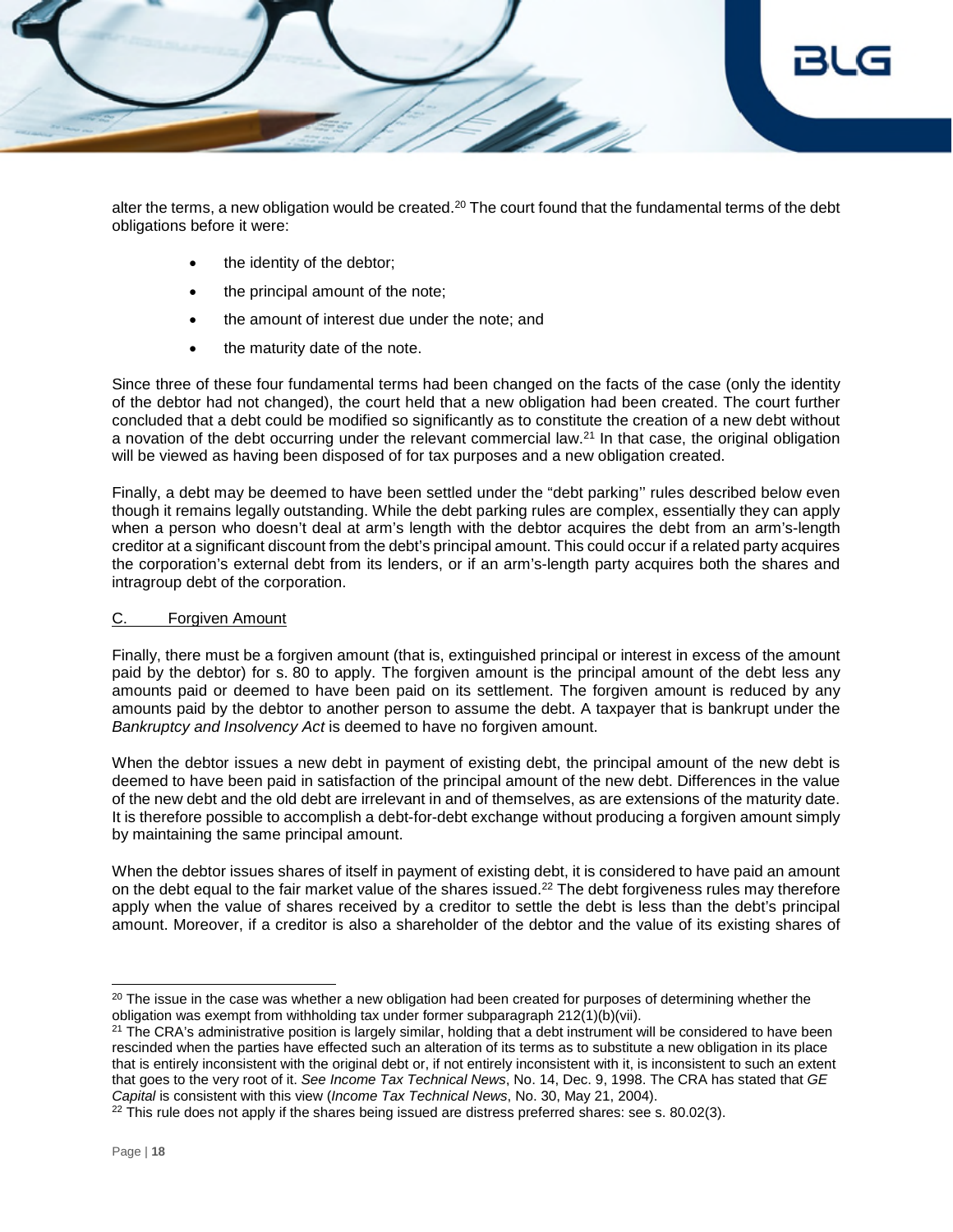

the debtor increases as a result of the debt settlement, that increase in value is treated as a payment toward the debt and reduction of the forgiven amount.

An obvious alternative to issuing shares in direct repayment of an intragroup debt is to have a related party inject cash into the corporate debtor as a share subscription or capital contribution, which the debtor then uses to repay the debt in full. When a foreign parent holding debt of a Canadian subsidiary subscribes for shares of the debtor with cash that is used to repay the debt, the CRA has stated that this transaction could be challenged as an abuse or misuse under the general anti-avoidance rule in the ITA.<sup>23</sup> While the soundness of this administrative position is open to debate, foreign parents holding debt of their Canadian subsidiaries should be aware of it.

### D. Consequences of Forgiveness

When s. 80 applies, it applies the forgiven amount of the debt to reduce various favorable tax attributes of the debtor, such as accumulated and unused losses from earlier years (loss carryforwards) and the cost of property for tax purposes (tax cost). This will typically result in higher taxable income in later years due to, for example, prior years' loss carryforwards being unavailable to shelter future income. For property whose tax cost has been reduced under s. 80, there will be smaller future depreciation deductions each year for depreciable property (since tax depreciation is computed as a percentage of a property's cost) and higher gains realized when the property is sold.

The order in which the debtor's attributes will be ground down by a forgiven amount is generally as follows (the debtor has some ability to choose certain grind-downs):

- i) non-capital (that is, operating) loss carry-forwards from prior years;
- ii) capital loss carryforwards (losses usable only against capital gains) from prior years;
- iii) the tax cost of depreciable properties;
- iv) accumulated expenditures on some natural-resource-sector properties;
- v) the tax cost of capital properties other than depreciable property and the properties in vi) and vii) below;
- vi) the tax cost of shares and debt of corporations in which the debtor is a specified shareholder<sup>24</sup> (other than those in viii) below);
- vii) the tax cost of shares and debt of corporations that are related to the debtor and interests in partnerships that are related to the debtor<sup>25</sup>; and
- viii) current-year capital losses.

To the extent that the forgiven amount exceeds these reductions in the debtor's tax attributes, 50% of the excess (100% for partnerships) is added to the debtor's income for tax purposes, potentially increasing its taxes payable.

<sup>23</sup> *E.g.*, see CRA document 2003-0022357, dated Sept. 25, 2003.

<sup>&</sup>lt;sup>24</sup> In general, a specified shareholder is a shareholder who, together with non-arm's-length persons, owns at least 10 per cent of any class of shares of the corporation.

 $25$  A debtor corporation may be able to elect under s. 80.04 to transfer a portion of the remaining forgiven amount to certain eligible transferees, including related taxable Canadian corporations, instead of reducing the adjusted cost bases of shares and debt of related corporations.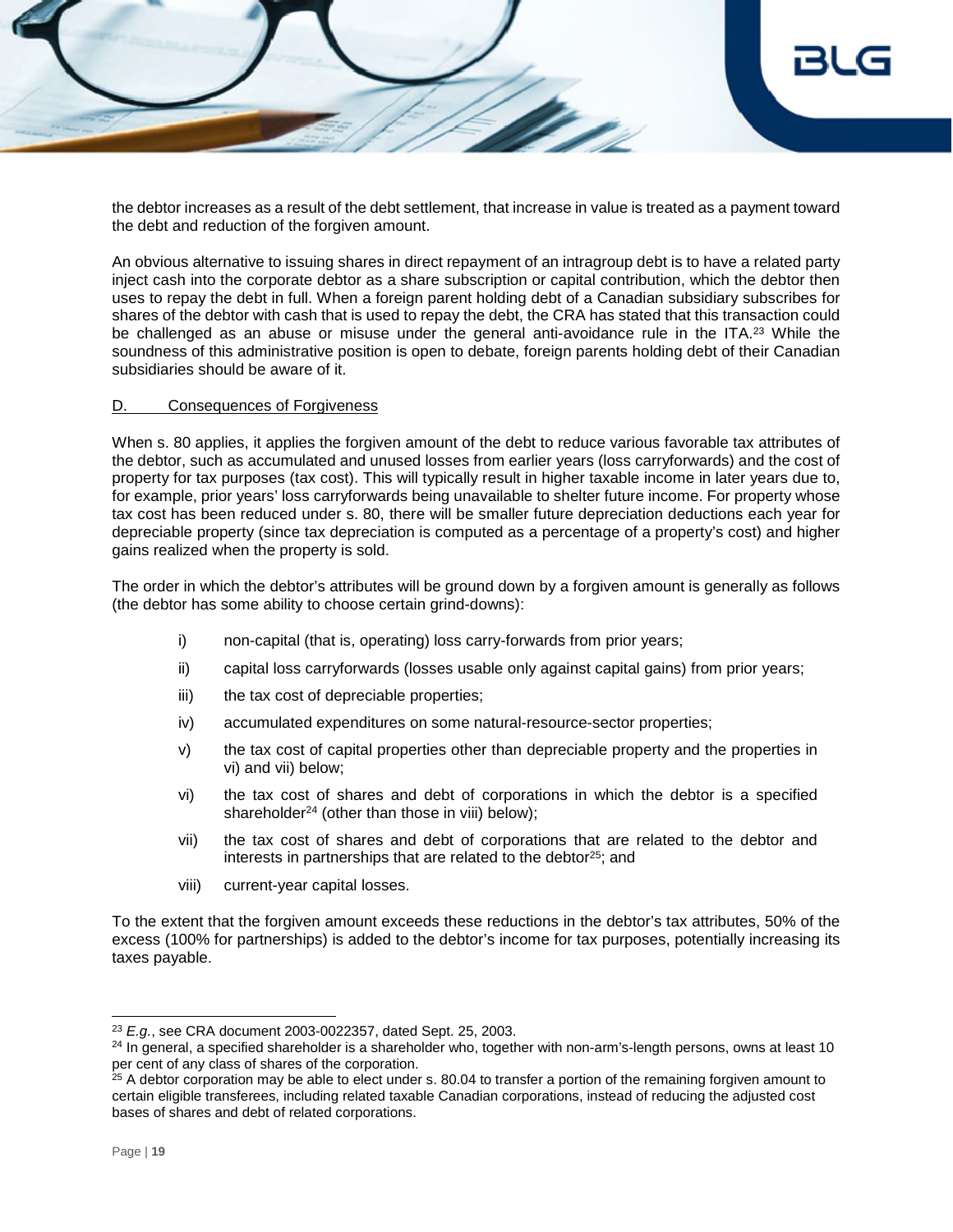

For example, assume that a debtor settles a \$10,000 debt for \$7,000 (that is, a \$3,000 forgiven amount), and that the debtor has a \$1,500 loss carryforward from a previous year and a property with a cost for tax purposes of \$1,000. S. 80 could apply the \$3,000 forgiven amount to eliminate the loss carryforward (\$1,500) and reduce the tax cost of the debtor's property down to zero (\$1,000). Fifty per cent of the remaining unapplied \$500 of the debt forgiveness is added to the debtor's income for the year of the debt settlement (subject to an optional reserve of up to 5 years), which depending on the debtor's circumstances could result in taxes owing.<sup>26</sup>

The example above is only a general description of the sequence in which a forgiven amount is applied. For example, some tax attributes are reduced only if the taxpayer so chooses, and others can be used to absorb the forgiven amount only if other tax attributes have been reduced to the full extent possible. There are also provisions effectively transferring the forgiven amount to related parties, such that their tax attributes are reduced instead of the debtors. These rules are generally intended to prevent a taxpayer from largely negating the effect of s. 80 by reducing less favorable tax attributes first.

However, with careful planning there is considerable scope for managing the application of s. 80. For example, it is often desirable to:

- apply the forgiven amount against the undepreciated capital cost of classes of property that yield lower rates of tax depreciation (capital cost allowance);
- convert non-capital losses from prior years into other tax attributes, so that s. 80 can apply first to less desirable tax attributes;<sup>27</sup>
- where s. 80 will produce a residual 50% income inclusion, ensure the debtor's current year operating loss is big enough to absorb the income inclusion;
- transfer property with attractive tax attributes to a newly-formed subsidiary on a tax-deferred basis in exchange for shares;
- crystallize capital losses (particularly on shares of related entities), either through actual transfers or deemed loss recognition events, to absorb the forgiven amount; and
- in situations in which an acquisition of control of the debtor (which impacts tax attributes) is imminent, carefully time the ordering of that event with the debt forgiveness to ensure that the least desirable tax attributes are those reduced (*e.g*., losses that would not survive an acquisition of control in any event).

### E. Planning Within a Canadian Group

When more than one Canadian group member exists, there may be additional opportunities for managing the application of the debt forgiveness rules. For example, one way a debtor can convert loss carryforwards into undepreciated capital cost (UCC) is by transferring depreciable property to a related party in order to realize latent recaptured CCA, reducing the debtor's loss carryforwards (used to absorb recapture) and

l  $26$  For corporate debtors, s. 61.3 provides a deduction that essentially limits the incremental tax liability to the corporation's remaining net assets (if any), while s. 61.4 provides an optional reserve.

 $27$  For example, by foregoing discretionary deductions such as capital cost allowance and reserves, including refiling to "unclaim" CCA deductions in prior years to the extent permissible (see above under 3., Optimizing the Use of Tax Attributes, with reference to Information Circular IC 84-1).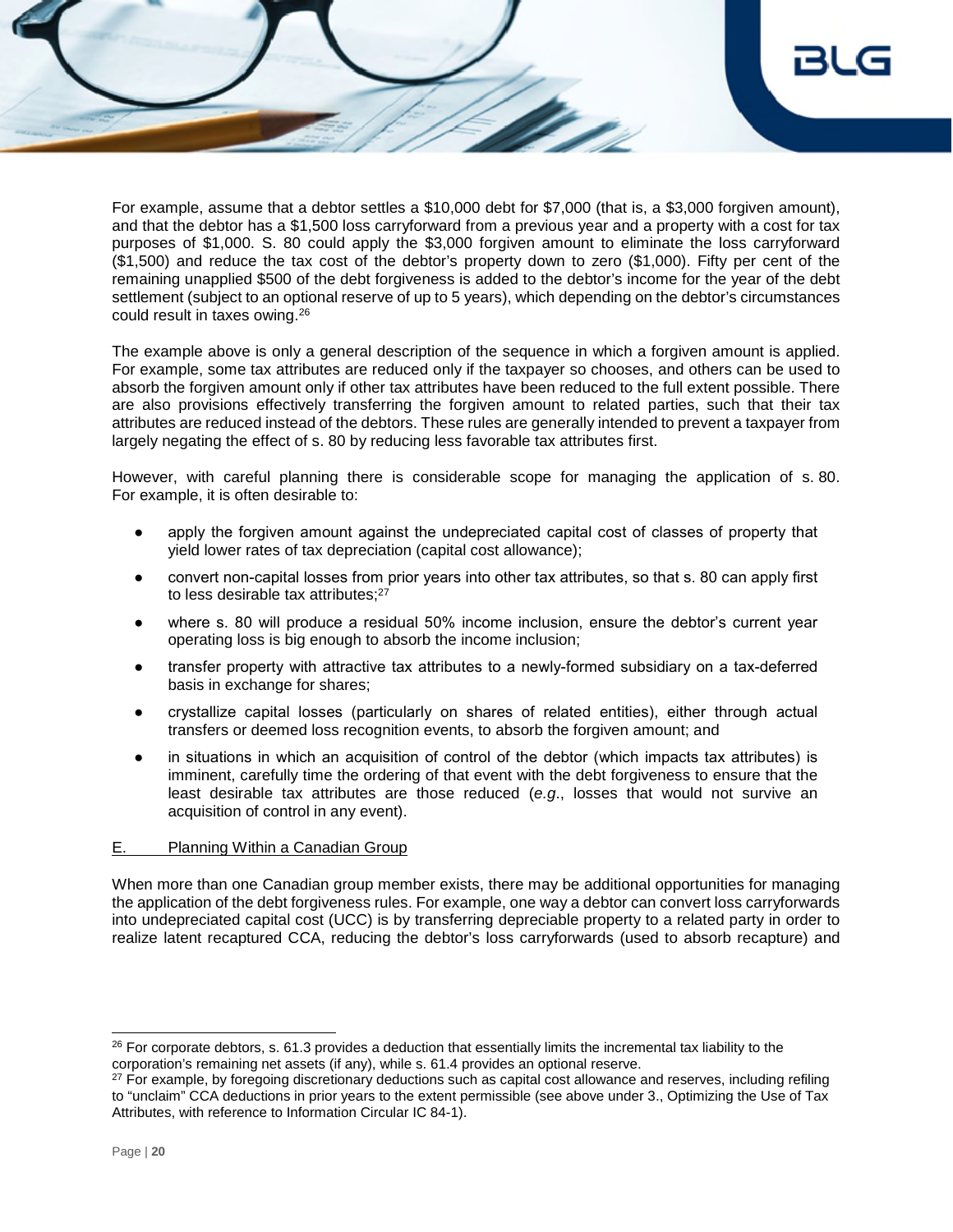

increasing the transferee's UCC base.<sup>28</sup> Property transfers within a related group are often a key element of s. 80 planning.<sup>29</sup>

Amalgamations and windups involving Canadian group members can often be very useful for dealing with debt forgiveness issues. For example, if a related party has tax attributes that are less desirable than the debtor's, a merger of the two prior to the debt forgiveness allows the forgiven amount to be applied directly against the less favourable tax attributes.

Amalgamations and windups can also be used to eliminate debt of one Canadian group member held by another. For example, when a debtor and creditor that are both Canadian corporations amalgamate, or when one is wound up into the other on a tax-deferred basis, no debt forgiveness will arise as long as the creditor's tax cost of the debt is not less than the principal amount. Essentially the creditor owning debt of a subsidiary (or *vice versa*) with a value less than its principal amount foregoes its loss on the debt to preserve the debtor's tax attributes by not creating a forgiven amount.

This principle is used in "ATR-66" transactions when the shares and debt of a subsidiary are to be sold to a purchaser wishing to use the subsidiary's preserved tax attributes.<sup>30</sup> Consider the case of a parent company (Holdco) owning all the shares of a operating company (Opco) and a promissory note owing by Opco with a principal amount of \$100 and a fair market value of \$70. A simple settlement of the note would produce a debt forgiveness that reduces Opco's tax attributes. If instead Holdco sells the note to a newlyformed subsidiary of Opco (Subco) for a new note equal to the fair market value of the Opco note, and Subco is then wound up or amalgamated into Opco,

- Holdco realizes no gain on loss on the sale of the Opco note, and Subco acquires the Opco note at Holdco's cost basis (*i.e*., the \$100 originally loaned to Opco);
- the merger of Subco and Opco results in (1) Opco assuming the \$70 liability under the Subco note, and (2) the cancellation of the Opco note at a deemed settlement amount of \$100 such that Subco realizes no gain or loss and Opco has no debt forgiveness.<sup>31</sup>

The shares and debt of Opco can then be sold to a purchaser for fair value without risk of the debt parking rules described below applying to grind Opco's tax attributes due to the purchaser acquiring the Subco note for an amount significantly less than its principal amount.

l  $28$  This will require a taxation year-end between the property transfer and the debt forgiveness.

 $29$  For an example of these concepts, see CRA document 2008-0266441R3, dated July 16, 2008.

<sup>30</sup> ATR-66, "Non-arm's-Length Transfer of Debt Followed by a Winding-up and Sale of Shares," April 20, 1995 (cancelled), continues to reflect the CRA's administrative policy on such transactions: see CRA document 2014- 0522501E5, dated April 4, 2014.

 $31$  Ss. 40(2)(e.1), 53(1)(f.1) and 80.01(3) and (4).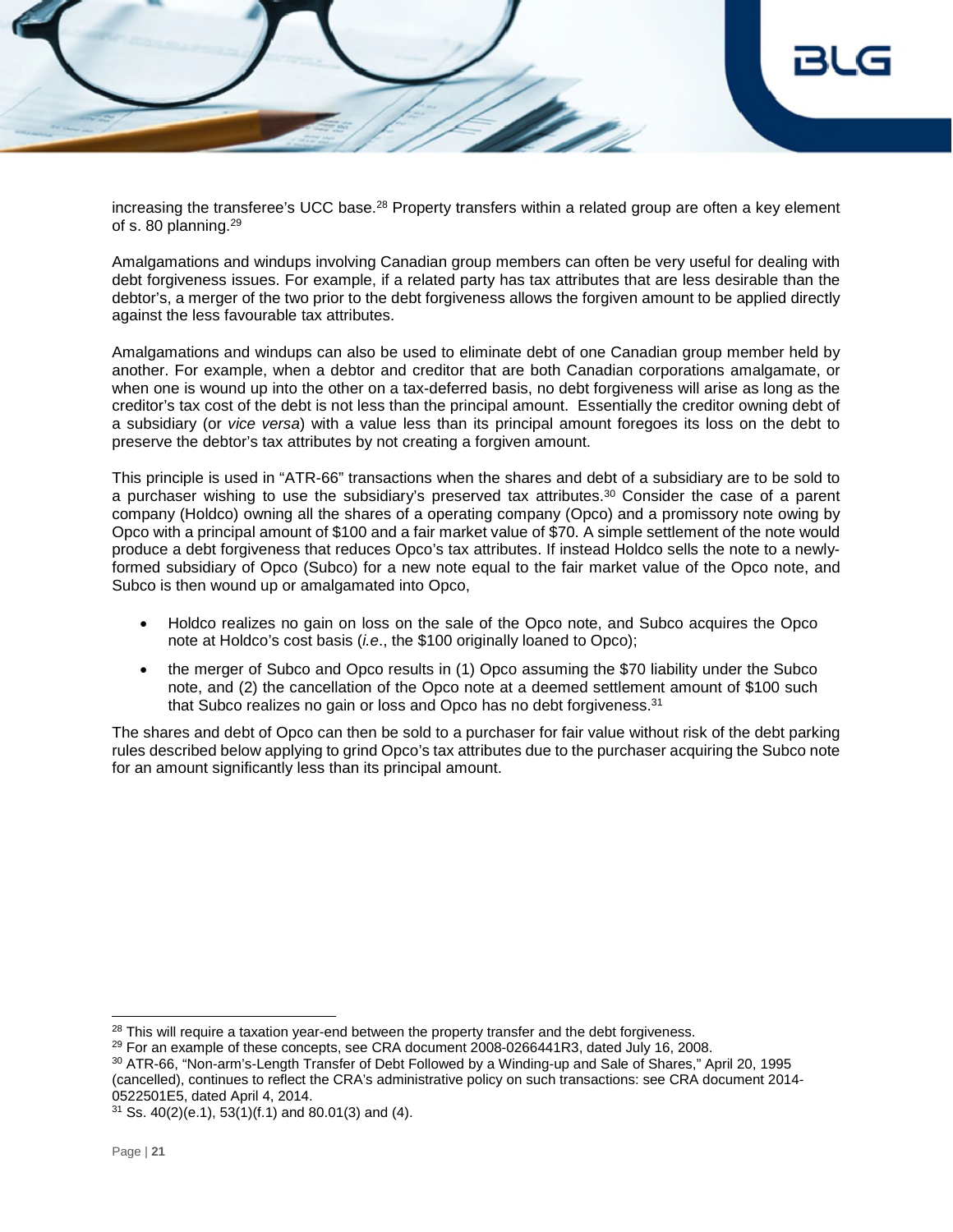

### **Figure 7: ATR-66 Transaction**



A merger of two corporations within a corporate group prior to a debt forgiveness may also allow the debtor's forgiven amount to be applied to less desirable tax attributes owned by the other merger participant, rather than the debtor's more favourable ones.

Finally, s. 80 includes a mechanism that in some circumstances allows any residual forgiven amount to be transferred to a related member of the Canadian group. This can offer some degree of choice as to which tax attributes are ground down by the forgiven amount. Applied with suitable creativity, this mechanism can be very useful, especially when there are reasons for maintaining the separate existence of different Canadian group members (for example, legal liability) that make a windup or amalgamation undesirable. In principle, this mechanism requires the debtor to make the maximum possible reductions in its most advantageous tax attributes before transferring any residual forgiven amount to eligible transferees, although again there are a number of planning opportunities for optimizing the results.

### F. Debt 'Parking'

Under older versions of s. 80 debt could be by a related entity that simply let it remain outstanding indefinitely without ever enforcing repayment. Specific rules in s. 80 now target such "debt parking" by deeming the debt to have been settled in some circumstances. However, these rules catch situations beyond the simple strategy described above.

While the debt parking rules are complex, when the following conditions apply they deem a debt to have been settled for tax purposes even though it remains legally outstanding:

the debt was previously either: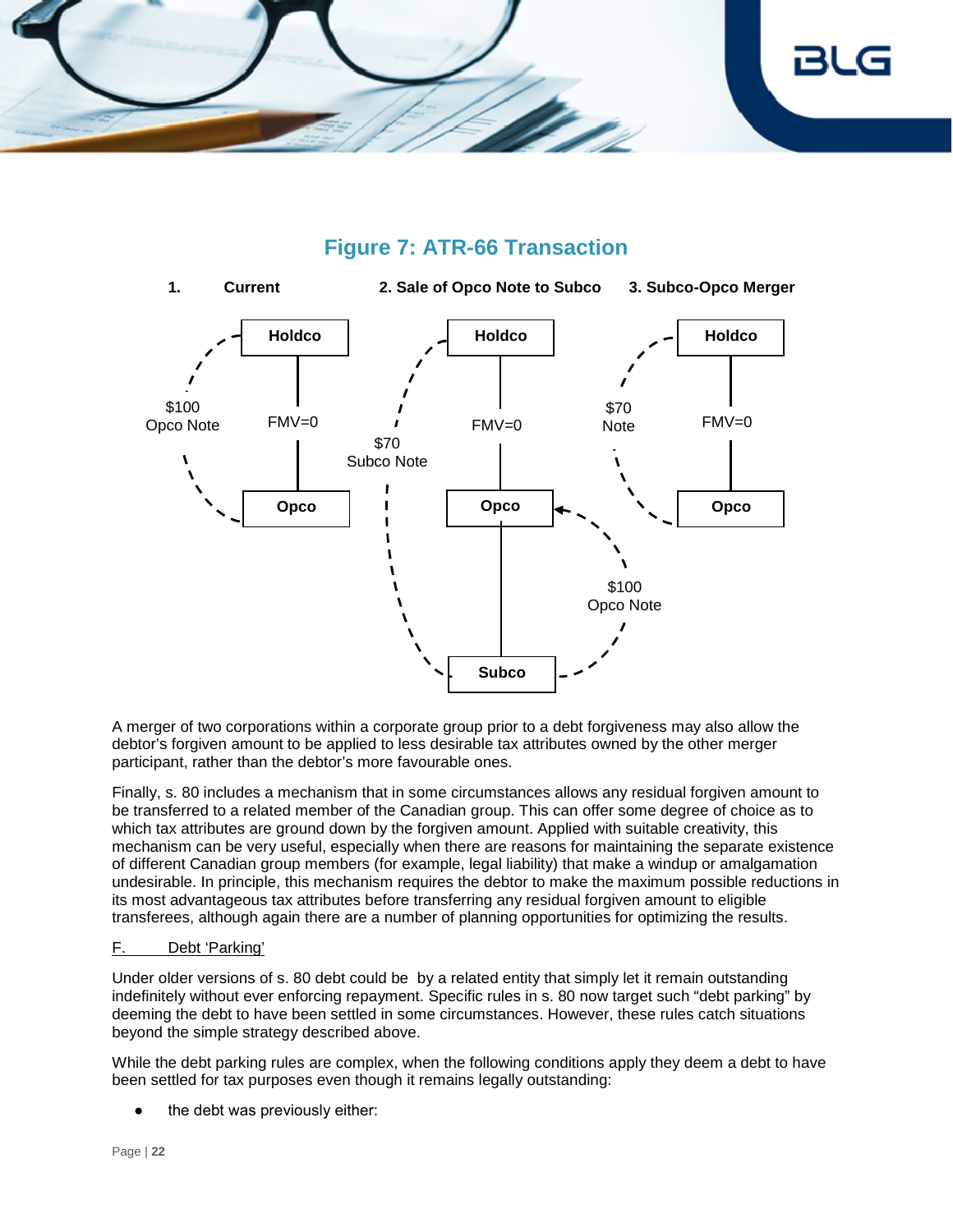

- owned by a creditor who dealt at arm's length with the debtor and did not have a significant interest in the debtor:<sup>32</sup> or
- acquired by the holder from a person unrelated to it;<sup>33</sup> and
- the current holder does not deal at arm's length with the debtor or has a significant interest in the debtor, and its cost of the debt is less than 80 per cent of its principal amount.

These rules might apply when a subsidiary or parent of the debtor purchases the debt from a bank or other arm's-length creditor at a substantial discount. It can also apply when an arm's-length acquirer purchases both the shares of the debtor and its debt owing to the shareholders. For example, when the value of the debtor's assets is less than its outstanding debt, an acquirer will typically purchase the debtor's shares at a nominal amount and the debtor's debts at an amount less than the principal amount. If the amount the acquirer pays for the debt is less than 80 per cent of its principal amount, the debt parking rules will deem the debt to have been settled immediately after the shares and debt are acquired since at that point the acquirer and debtor will not deal at arm's length. The ATR-66 transaction described above can prevent this if the issue is identified in time; however, the debt parking rules constitute a trap for the unwary.

When a debt is deemed to have been settled under the debt parking rules, the debtor is deemed to have paid an amount equal to the current holder's cost of the debt in satisfaction of the principal. Because the creditor must have a cost of the debt that is less than 80 per cent of the principal amount for this rule to apply, a forgiven amount will result, causing a reduction in the favorable tax attributes of the debtor and/or extra taxable income for the debtor.

### <span id="page-22-0"></span>**8. Other Debtor Issues**

### A. Interest Deductibility

Where a debtor is the subject of a stay order under insolvency legislation such as the *Companies' Creditors Arrangement Act*, the CRA takes the position that it is not under a legal obligation to pay interest and therefore cannot deduct the related expense.<sup>34</sup> Interest or other deductible expenses incurred by the taxpayer owing to a non-arm's-length person in one tax year must be paid by the end of the payer's second following tax year. If it remains unpaid by that time, the amount is added back into the payer's income in the immediately following tax year, effectively reversing any deduction previously taken.

Canada's thin capitalization rules restrict the amount of interest-deductible debt that a Canadian-resident corporation<sup>35</sup> can incur in connection with debts owed to related non-residents, limiting the potential for cross-border intragroup interest stripping. Essentially, these rules prevent the corporation from deducting

<sup>34</sup> CRA documents 2008-0304841I7, dated May 14, 2005, and 2009-0314641I7, dated October 15, 2009. This position appears to be supported by the Ontario Court of Appeal's judgment in *Re Nortel Networks Corporation*, 2015 ONCA 681 supporting the application of the "interest stops rule" in CCAA proceedings.

 $32$  For the purposes of the debt parking rules, a shareholder of the debtor who holds 25 per cent or more of the votes or value of the debtor's shares (including shares held by non-arm's-length persons) is deemed not to deal at arm's length with the debtor. A person has a "significant interest" in the debtor if that person or someone not dealing arm's length with that person owns 25 per cent or more (by votes or value) of the debtor's shares.

<sup>33</sup> Generally, two parties will be related when one has legal control of the other or when both are under common legal control. Some elective bad debt write-downs can also trigger the debt parking rules.

<sup>&</sup>lt;sup>35</sup> The thin capitalization rules apply not only to Canadian-resident corporations, but also to Canadian-resident trusts and to non-resident corporations and trusts that either carry on business in Canada or elect to be taxed as Canadian residents. These rules also generally apply to partnerships in which any of those entities are members.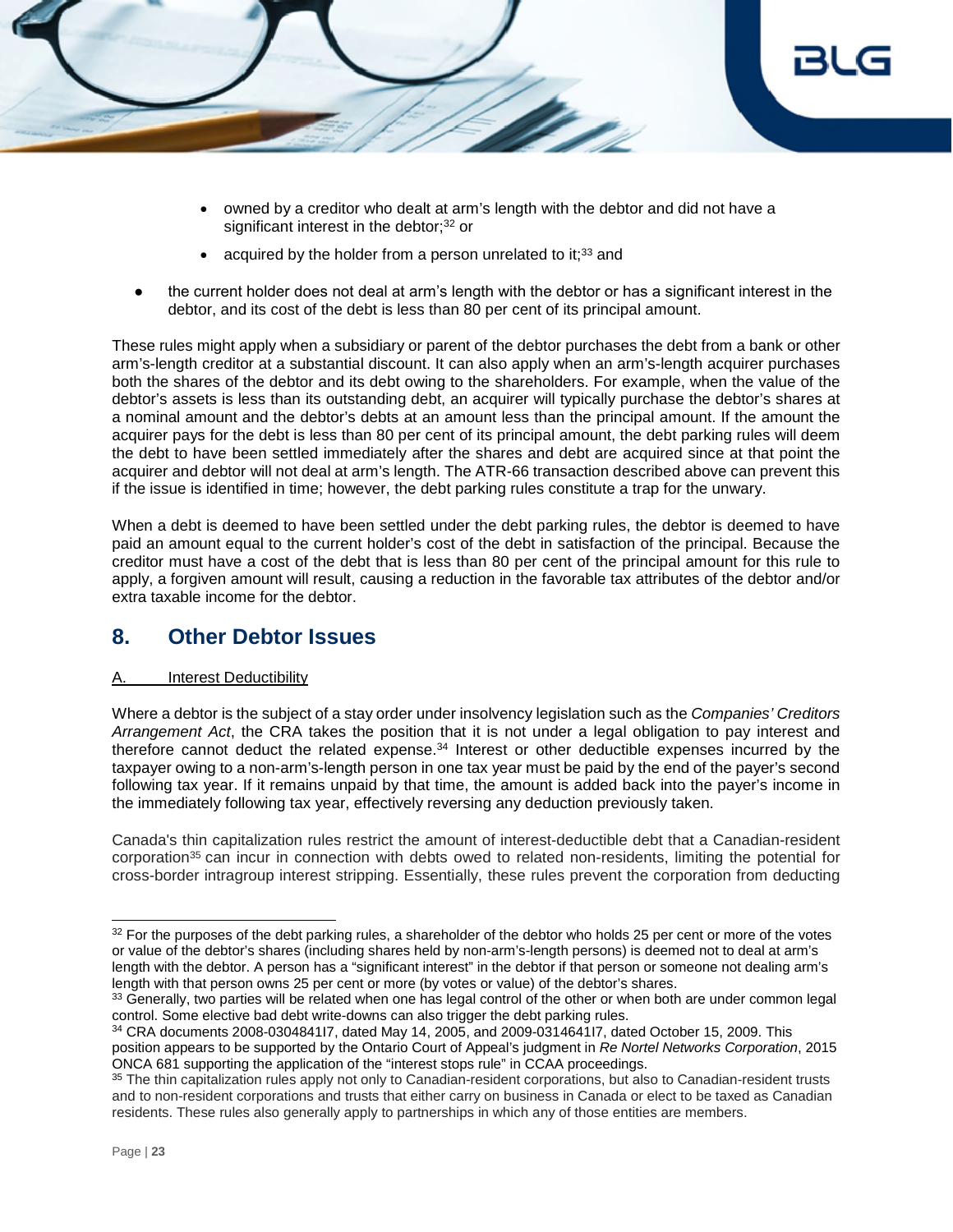

interest on outstanding debt owed to "specified non-residents"<sup>36</sup> to the extent that such debt exceeds 150% of its "equity." The debtor corporation's start-of-year retained earnings form part of its "equity" for this purpose. Therefore, if a debtor's retained earnings are diminished due to financial distress (or otherwise), its capacity to support deductible interest expense on cross-border intra-group debt will also shrink. In such cases either the Canadian debtor's equity must be increased or its debts owing to specified non-residents decreased (*e.g*., replaced with equity or arm's-length debt) to stay onside the 1.5:1 limit.

### B. Foreign Exchange

A Canadian corporation that repays or restructures debt that is not denominated in Canadian dollars may recognize a foreign exchange gain or loss because of a difference in the value (expressed in Canadian dollars) of the amount borrowed and the amount subsequently repaid.<sup>37</sup> In general, the characterization of a foreign exchange gain or loss on either income account or capital account is determined by reference to the character of the underlying transaction, asset, or liability to which the foreign exchange gain or loss relates.<sup>38</sup> Characterizing foreign exchange gains and losses on debt depends on the characterization of the underlying debt, which in turn generally depends on the use of borrowed funds.

Debt-related foreign exchange gains and losses on capital account are generally recognized when the underlying debt is settled.<sup>39</sup> This may occur on the repayment of the debt, including on a debt-for-debt or debt-for-equity exchange, or if the debt terms are modified to the point that the old debt is considered to have been disposed of and replaced by a new debt. A foreign exchange gain or loss on the settlement of debt is generally computed as the difference between:

- the amount paid on the settlement, multiplied by the exchange rate in effect on the date of settlement; and
- the original amount of the debt, multiplied by the exchange rate in effect on the date the liability arose.

Under the s. 80 debt forgiveness rules, currency fluctuations are generally ignored for purposes of determining whether a debtor has realized a forgiven amount on the settlement of debt. In other words, a forgiven amount should not arise under the debt forgiveness rules of s. 80 solely by virtue of fluctuations in the value of the currency in which the debt was denominated, even if the debtor realizes a foreign exchange gain or loss on a debt exchange. In practice, however, there are circumstances in which foreign exchange issues can arise under s. 80 on the restructuring of foreign-denominated debt, and it is important to carefully work through all the elements of these complex rules before acting.

### D. Contract Consent or Non-Performance Payments

A debtor in financial difficulty may be unable to meet its obligations under business contracts or need to secure the agreement of lenders or others to amend business terms. Such payments must be classified as

l 36 A specified non-resident as regards a Canadian-resident corporation is defined as a non-resident person who either (1) owns at least 25 per cent of its shares (by votes or value, and including any shares held by non-arm'slength persons) or (2) does not deal at arm's length with shareholders holding at least 25 per cent of its shares. <sup>37</sup> The general rule is that Canadian tax results must be reported in Canadian dollars. However, some corporations resident in Canada may elect under s. 261 to report their tax results in a qualifying currency that is the primary currency in which they keep their books and records for financial reporting purposes.

<sup>&</sup>lt;sup>38</sup> For example, an F/X gain or loss on money borrowed and used to purchase a capital asset will generally be a capital gain or loss. For a detailed discussion of this issue, see Steve Suarez and Byron Beswick, "Canadian Taxation of Foreign Exchange Gains and Losses," *Tax Notes Int'l*, Jan. 12, 2009, p. 157. 39 S. 39(2).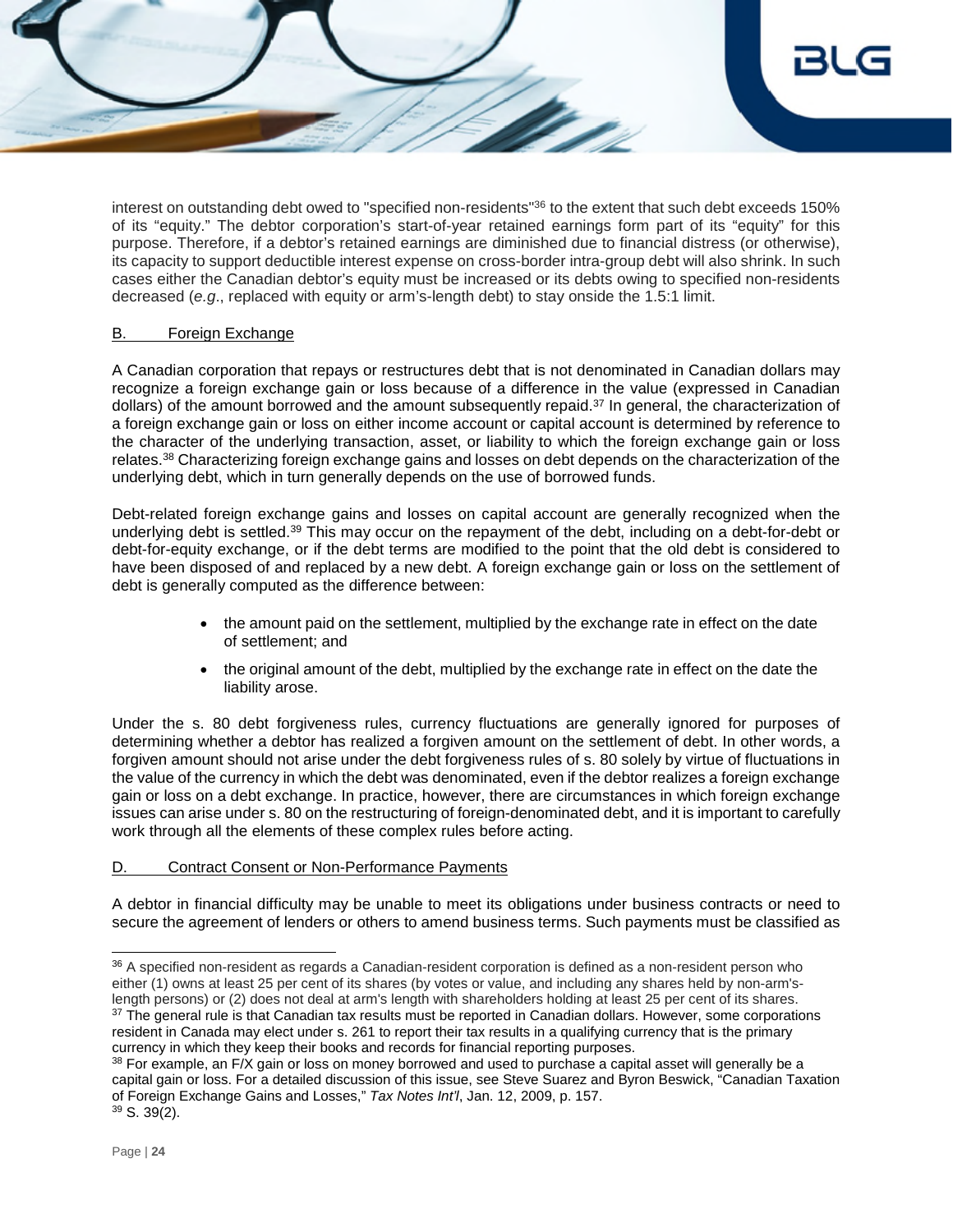

income or capital in nature in accordance with general principles, to determine whether and in what form tax recognition is given to them.<sup>40</sup> Expenses incurred as part of a debt restructuring must be similarly analyzed.

### E. Change of Status

A restructuring or change in share ownership of a Canadian-resident corporation may cause its tax status to change, with various potential tax consequences. Shareholders should review whether a corporation's financial circumstances and actions taken to address it have changed its tax status.

There are essentially three types of Canadian-resident corporations for income tax purposes:

- a "public corporation," being a Canadian-resident corporation that has a class of shares listed on a designated stock exchange in Canada;<sup>41</sup>
- a "private corporation," being a Canadian-resident corporation that is not (and is not controlled by) a "public corporation"; and
- a corporation that is neither a public corporation or a private corporation (*e.g*., a non-public corporation that is controlled by a public corporation).

As a general rule, private corporations receive advantageous tax treatment relative to non-private corporations as regards shareholders resident in Canada. This is primarily because only a private corporation can elect to designate a dividend as a "capital dividend" (up to the amount of its capital dividend account), which is received tax-free by Canadian-resident shareholders.<sup>42</sup>

Canadian-controlled private corporations (CCPCs) are a subset of private corporations, being a private corporation that is incorporated in Canada and which is not controlled (directly or indirectly, in any manner whatever) by non-residents and/or public corporations. CCPCs are eligible for a number of potential tax advantages, including:

- a low rate of corporate income tax on their first \$500,000 of active business income;
- favourable treatment on employee stock options; and
- enhanced investment tax credits on qualifying scientific research and experimental expenditures.

In addition, only a CCPC can be a "small business corporation," which is a CCPC that meets certain tests as to the composition of its assets (which may be affected by changes in the value of its assets). The shares of a "small business corporation" are potentially eligible for the qualified small business corporation lifetime capital gains exemption described above, and (as noted below under Creditor Issues) a loss on shares or debt of a "small business corporation" may entitle the holder to an allowable business investment loss.

<sup>40</sup> Interpretation Bulletin IT-467R2 contains the CRA's views on the income/capital treatment of damage payments to payers in respect of the non-performance of business contracts. In general, the CRA accepts that "the portion of [a contract termination] payment relating to the elimination of future obligations under the terminated agreement would probably be deductible where those future payments would have been deductible": see CRA document 2003- 0044761I7, dated January 27, 2004.

<sup>41</sup> A Canadian-resident corporation which previously had a listed class of shares remains a "public corporation" unless it meets certain conditions and elects (or the CRA designates it) not to be. The Department of Finance website lists the stock exchanges that are designated stock exchanges, including those in Canada.

 $42$  Essentially the corporation's capital dividend account reflects 50% of capital gains (net of capital losses) realized by the corporation over time.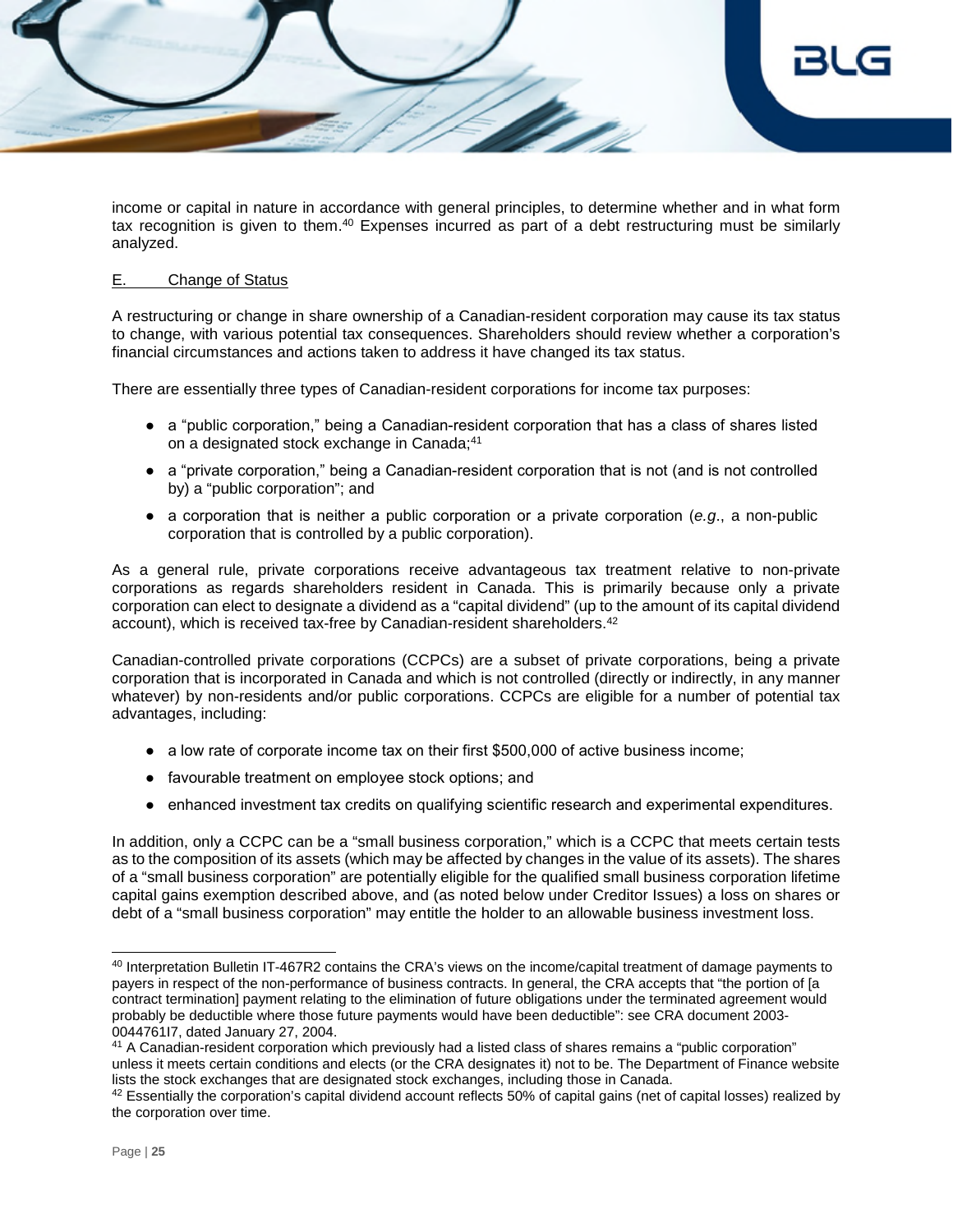

#### F. Bankruptcy

When a corporation becomes bankrupt within the meaning of the *Bankruptcy & Insolvency Act*, it undergoes an immediate tax year-end. The trustee in bankruptcy administers the bankrupt corporation's assets and liabilities as its agent for ITA purposes. Where the corporation is a bankrupt at the time a debt has been settled, generally no "forgiven amount" will arise for purposes of the debt forgiveness rules in s. 80.

Once the bankrupt is granted an absolute order of discharge, its accumulated losses from prior years are not usable in the year of the discharge or any later year. Conversely, if the bankrupt is the subject of a proposal to creditors under the *Bankruptcy & Insolvency Act* that is accepted (*i.e*., the bankruptcy is annulled), no such restriction applies on the use of its losses.<sup>43</sup> A corporation that undergoes an acquisition of control as part of the bankruptcy process will be subject to the normal loss restrictions applicable to any acquisition of control (see below under Purchase and Sale of Loss Companies).

### <span id="page-25-0"></span>**9. Creditor Issues**

### Loss Realization

In most cases the creditor's primary tax issue in cases of a debtor's financial difficulty is realizing and optimizing the use of any economic loss incurred. Leaving aside special rules applicable to financial institutions and creditors whose ordinary business includes moneylending, the most relevant provisions are the following:

*Doubtful Debts*: a creditor that has included the amount in income (*e.g*., interest, a trade receivable, etc.) can claim a reasonable reserve in respect of doubtful debts under s. 20(1)(l). The reserve is added back to the creditor's income in the following year. The factors to be considered in determining whether a debt is "doubtful" include "the time element, a history of the account, financial position of the customer and the general business condition in the locality where the debtor lives or operates, as well as general economic conditions."<sup>44</sup> The CRA generally expects the reserve to be computed based on the taxpayer's past collection history of doubtful debts (not all debts) and industry practice.<sup>45</sup>

*Bad Debts (Income)*: a creditor that has included the amount in income (*e.g*., interest, a trade receivable, etc.) can claim a deduction under s. 20(1)(p) in respect of debts that are established to be bad debts in the year. The courts have held that factors such as the debt's history and age, the debtor's financial position, liquidity, current assets and liabilities, and general economic conditions are all relevant in determining whether a debt is "bad."<sup>46</sup> Any amount subsequently received by the creditor will be included in its income, effectively reversing the deduction to that extent.

*Bad Debts (Shares & Debt)*: s. 50(1) provides for a capital loss to be claimed on debts owing to the creditor at year-end established to be "bad debts."<sup>47</sup> To realize the loss without actually disposing of the receivable, the creditor must elect for this provision to apply. The creditor is deemed to have disposed of the debt for

<sup>43</sup> See also CRA document 9924355, dated September 23, 1999.

<sup>44</sup> *The Queen v. Coppley Noyes & Randall Limited*, 93 DTC 5508 (FCTD).

<sup>45</sup> See Interpretation Bulletin IT-442R, para. 24.

<sup>46</sup> *Rich v. The Queen*, 2003 FCA 38.

<sup>47</sup> S. 50(1) also applies to shares of a corporation that is (1) a bankrupt within the meaning of the *Bankruptcy & Insolvency Act*, (2) the subject of a winding up order under the *Winding-up and Restructuring Act*, or (3) insolvent, where the shares have no value and it is reasonable to expect the corporation to be dissolved.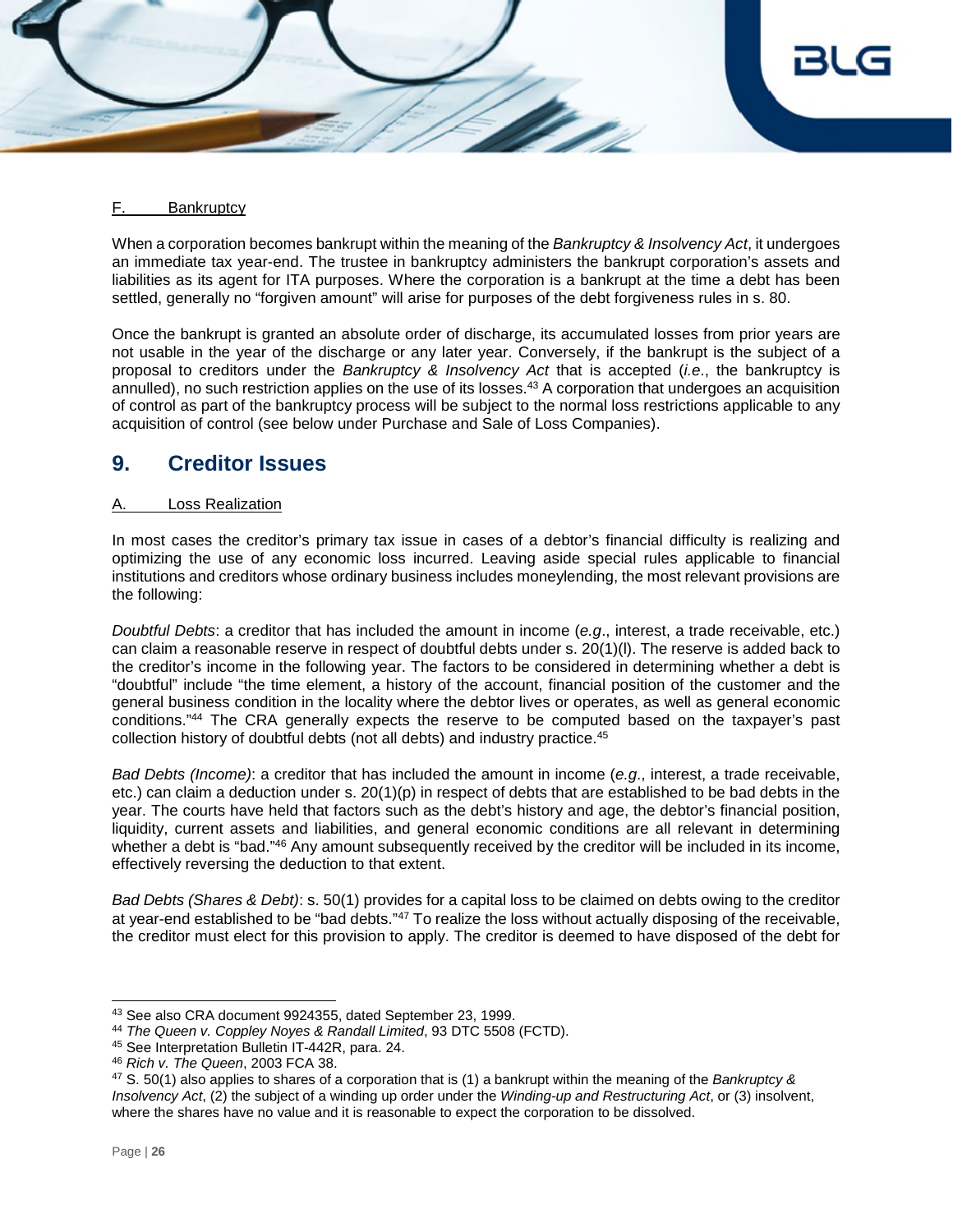nil proceeds and required it at a cost base of nil. The CRA takes the position that the entire amount of the debt must be uncollectible in order for s. 50(1) to apply.<sup>48</sup>

*Foreclosures & Seizures (s. 79/79.1)*: as noted above (fn. 18), when a creditor acquires a debtor's property as a consequence of non-payment, the creditor is essentially deemed to have disposed of the debt to which the default relates without gain or loss, and to have acquired the seized property at a cost amount equal to the creditor's cost of the debt. As such, the creditor will realize a gain or loss when the seized property is disposed of.

*Allowable Business Investment Losses*: unlike a normal capital loss that may only be used against capital gain, an allowable business investment loss (ABIL) can be used against items of income. An ABIL arises upon a disposition to an arm's-length person of a share of a "small business corporation" or a debt owing by an arm's-length "small business corporation."<sup>49</sup> A "small business corporation" for this purpose is a "Canadian controlled private corporation" substantially all of the assets of which are used in an active business carried on primarily in Canada (or securities in other "small business corporations") any time in the preceding 12 months.

In cases where a debt restructuring involves a creditor receiving equity of the debtor in place of an existing receivable (*i.e*., a recapitalization), this may or may not result in a disposition of the receivable for tax purposes such as would cause the creditor's accrued gain or loss on the receivable (and foreign exchange gains and losses on non-Cdn.\$-denominated debt) to be realized. For example, if the creditor acquires shares of the debtor in exchange for a receivable the terms of which give the creditor the right to make the exchange, this is deemed not to be a disposition of the receivable for tax purposes.<sup>50</sup> Where the terms of the existing debt do not have such a conversion right, the addition of such a right to the existing debt has been held not to amount to a replacement of the existing debt with a new debt (*i.e*., a taxable disposition) in some circumstances but rather merely an amendment to the existing debt.<sup>51</sup>

### B. Stop-Loss Rules

There are various rules in the ITA that deny recognition of a loss to a creditor. For example, in some circumstances a loss realized on the disposition of a share is reduced by the amount of particular dividends received on the share.<sup>52</sup> A loss on property acquired primarily for personal enjoyment (personal-use property) is deemed to be nil, as is a loss incurred on a debt that was not made for an income-earning purpose or as consideration for the sale of property to an arm's-length person.<sup>53</sup> Interest-free debts are a common problem in this regard, since the creditor is not directly earning any income. The courts have held that a creditor who loans money to a corporation in which it is a shareholder may have a satisfactory indirect income-earning purpose via the expectation of increased dividend income on its shares of the debtor.<sup>54</sup>

A general stop-loss concept that manifests itself in several places in the ITA is that losses on the disposition of property should generally not be recognized when the taxpayer or an affiliated person continues to own the property or an identical substituted property. The basic principle is that no true economic loss arises until the relevant property is no longer owned within the affiliated group. While there are separate such stop-loss rules dealing with different types of property, they generally operate along similar lines, and can

<sup>48</sup> See CRA document 2013-0495671C6, dated October 11, 2013.

 $49$  S.39(1)(c). An ABIL may also arise on a deemed disposition under s. 50(1) (see above).

 $50$  S. 51(1): to apply, the creditor must receive no consideration other than shares of the debtor.

<sup>51</sup> See for example CRA document 2013-0514191R3, 2014.

<sup>52</sup> S. 112(3) *et. seq.*: see Suarez, "The Capital Property Dividend Stop-Loss Rules", 53(1) *Canadian Tax Journal* 269- 91 (2005).

 $53$  S.  $40(2)(g)(ii)$ .

<sup>54</sup> See for example *Bynum v. The Queen*, 99 DTC 5117 (FCA).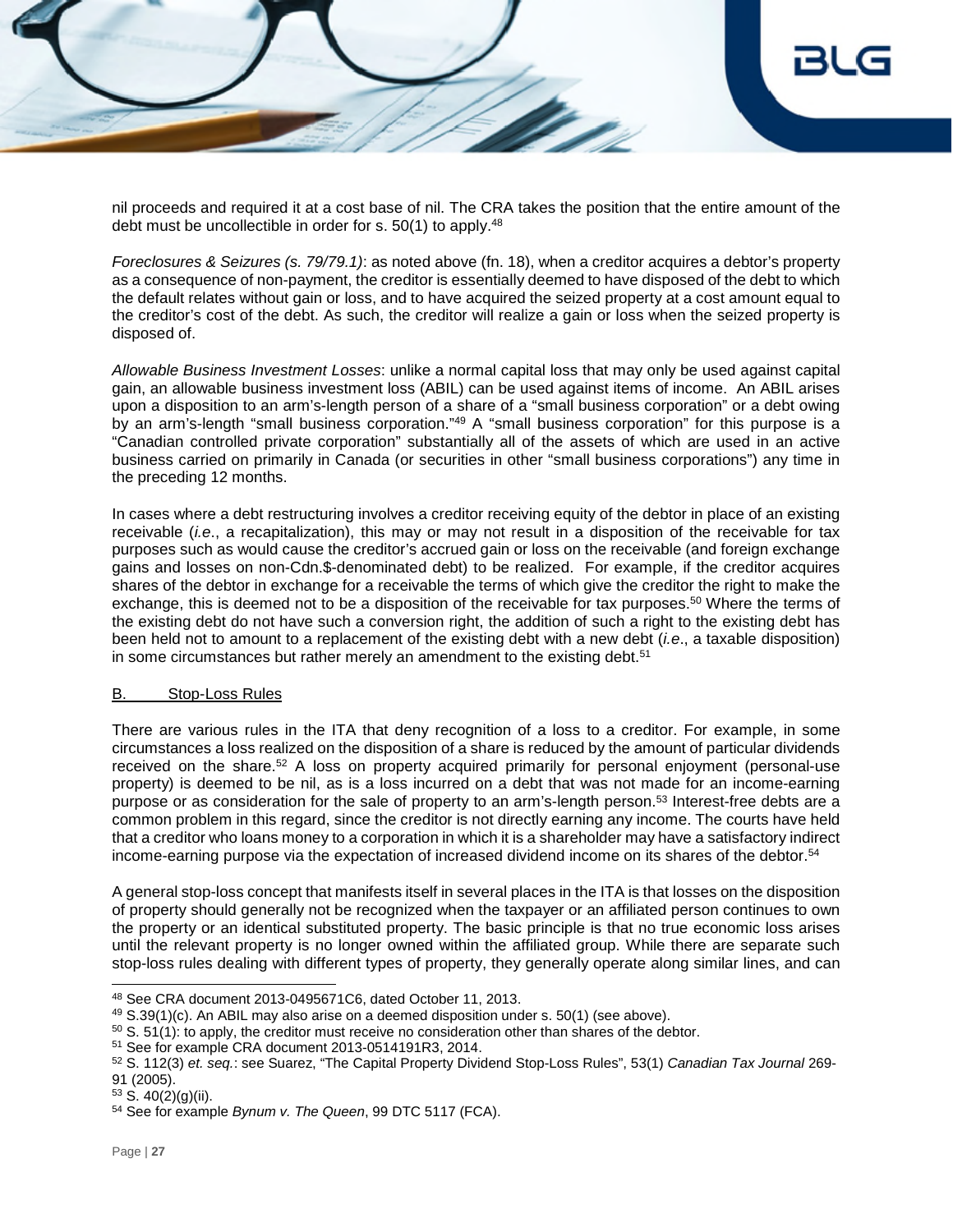

be illustrated by describing the stop-loss rules applicable to dispositions of non-depreciable capital property by a corporation, partnership, or trust. Briefly, a loss from the disposition of non-depreciable capital property (the disposed-of property) by a corporation, partnership, or trust (the transferor) is deemed to be nil when:

- the disposition of the disposed-of property is not an excepted disposition;
- the transferor or an affiliated person acquires a property (the acquired property) within the 61-day period that begins 30 days before and ends 30 days after the date of the disposition;
- the acquired property is either the disposed-of property itself or property identical to the disposedof property; and
- at the end of the 61-day period, the transferor or an affiliated person owns the acquired property.

Thus, for example, simply transferring ownership to an affiliated person or disposing of property and buying it (or an identical property) back within 31 days will cause the loss to be suspended. The suspended loss will be recognized at the beginning of the first 30-day period following the disposition in which neither the transferor nor an affiliated person owns the acquired property (or an identical property that was acquired within the 30 days preceding the start of the 30-day period). Thus, the loss could be unsuspended because the acquired property has been sold outside the affiliated group or because the owner of the acquired property has ceased to be affiliated with the transferor.<sup>55</sup>

### C. Other Issues

*Consent or Contract Non-Performance Payments*: in situations where a creditor is receiving "consent" payments or other remuneration in consideration to agreeing to not exercise rights it may otherwise have or as breach-of-contract compensation, the tax treatment of those payments should be carefully considered. It is possible that rules dealing with "restrictive covenants" will deem such amounts to be income to the creditor (even if not deductible to the payer). This is undesirable if the payment is essentially capital in nature.<sup>56</sup>

*Non-Resident Creditors*: various considerations apply when the creditor is a non-resident of Canada. Interest withholding tax does not apply in respect of interest paid to an arm's-length non-resident creditor. However, issues may arise where a debt restructuring results in a non-resident creditor receiving a variable amount that may be characterized as "participating interest" (convertible debt is an area of particular uncertainty) or acquiring share ownership so as to potentially not deal at arm's length with the debtor. The transfer by a non-resident of debt owing by a Canadian resident to another Canadian resident may also result in a deemed payment of interest for withholding tax purposes.<sup>57</sup> "Consent payments" described above may also yield withholding tax when made to a non-resident creditor.<sup>58</sup>

*Guarantors*: guarantors who are required to perform under the terms of their guarantees generally acquire the underlying receivable owing from the debtor so as to have the same rights and claims against the debtor

<sup>55</sup> The stop-loss rules are described in more detail in Suarez, "Tax Planning With Losses in Canada," *Tax Notes Int'l*, Aug. 1, 2005, p. 451.

<sup>56</sup> Interpretation Bulletin IT-365R2 contains the CRA's views on the income/capital treatment of damage payments to recipients in respect of the non-performance of business contracts.

 $57$  Ss. 214(6)-(8).

<sup>58</sup> S. 212(1)(i). See *Pangaea One Acquisition Holdings XII SARL v. Canada*, 2020 FCA 21.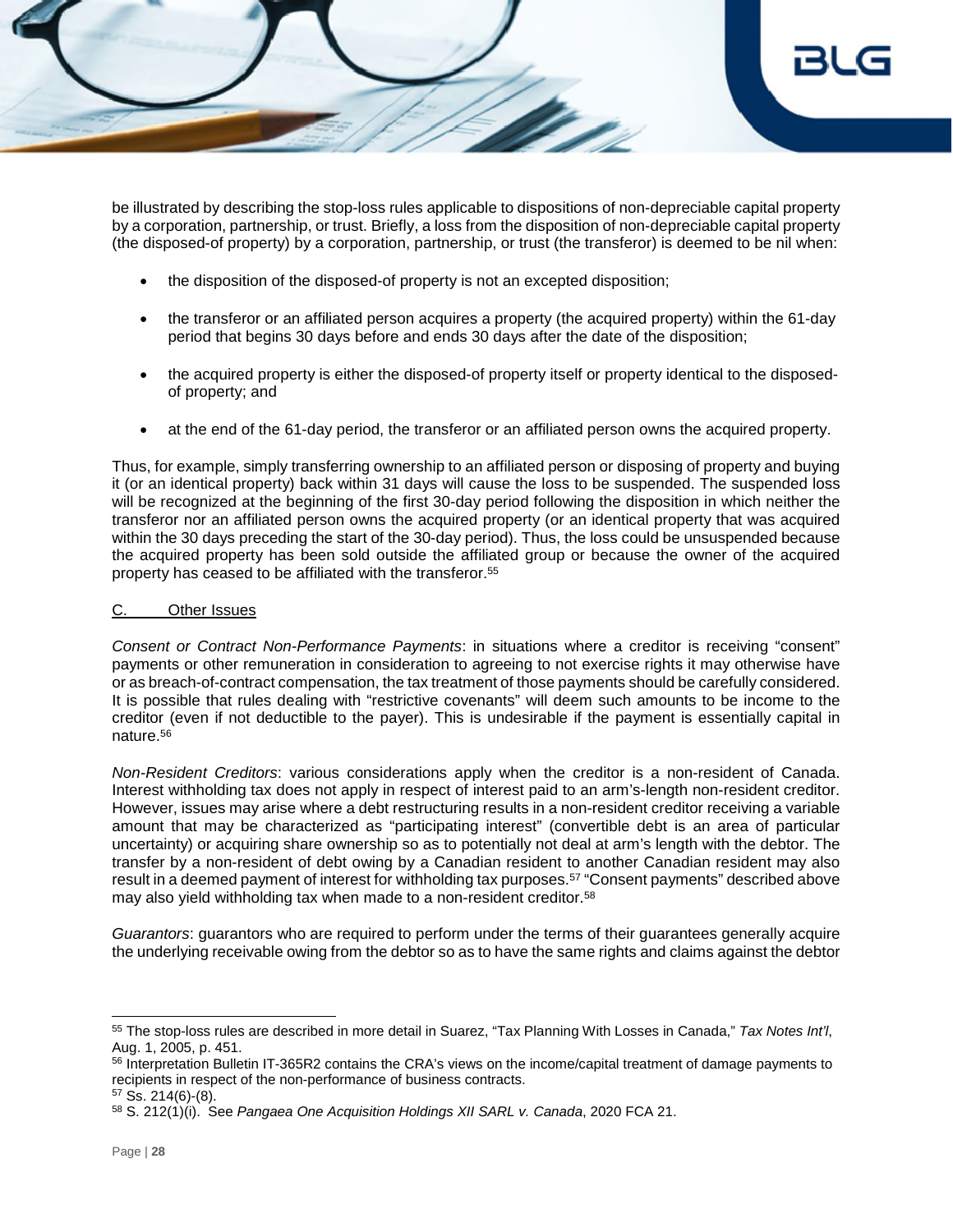

as the creditor had. As such, guarantors typically have similar issues faced by creditors under the debt being guaranteed. Specifically, an income-earning purpose is required to support:

- recognition of any loss incurred by the guarantor in honouring the guarantee (see above under Stop-Loss Rules); and
- interest deductibility if a guarantor of a debt has borrowed money to honour the guarantee.

An income-earning purpose exists where a guarantee fee was paid or where the guarantor charges interest to the defaulting debtor. An indirect income-earning purpose may also suffice, such as a parent corporation guaranteeing the debts of a subsidiary from which it expected to earn dividend or other income.<sup>59</sup>

# <span id="page-28-0"></span>**10. Liability for Unpaid Taxes**

### A. Directors' Liability

Directors of a corporation experiencing financial difficulty may become personally liable for some of the corporation's tax liabilities when the corporation has failed to deduct, withhold, or remit to the CRA in respect of certain amounts, including:

- salary, wages, certain employment benefits, and distributions out of various plans paid by the corporation to employees (including EI premiums and CPP contributions);
- amounts paid or credited by the corporation to non-residents and subject to withholding tax; and
- the federal goods and services tax and any harmonized provincial sales tax collected or collectible by the corporation.<sup>60</sup>

An employer who fails to make source deductions from employee remuneration (as opposed to deducting but not remitting to the CRA) is liable for penalties and interest in respect of such failure to withhold<sup>61</sup> and for CPP contributions and EI premiums<sup>62</sup> but not for the income tax that should have been withheld from the employee's remuneration itself.<sup>63</sup> Where the corporation has deducted such amounts (or collected GST/HST) but failed to remit them to the CRA, the corporation is liable for such amounts plus interest and penalties.<sup>64</sup> In some cases the source of the potential liability may not be obvious. For example, the CRA may challenge whether payments made to people whom the corporation treated as independent contractors are in fact employees of the corporation, such that payroll-related withholding and remittance obligations are exigible (plus interest and penalties).

The amount for which directors may be liable is the amount that the corporation failed to deduct, withhold, or remit, as well as any interest or penalties. Generally, a director will become personally liable only if:

<sup>59</sup> See CRA Folio S3-F6-C1, paras. 176-180.

<sup>60</sup> S. 227.1 ITA, s. 21.1(1) *Canada Pension Plan*, s. 83(1) *Employment Insurance Act* and s. 323 of the *Excise Tax Act* (ETA).

<sup>61</sup> Ss. 227(8), (8.3) and (10).

<sup>62</sup> Ss. 21(1) and 22 *Canada Pension Plan* and 82(4) and 85(1) *Employment Insurance Act*.

 $63$  Unless the employee is a non-resident of Canada: see s. 227(8.4). Note that the CRA's time limit for re-assessing is different for all three statutes (unless the taxpayer has made a misrepresentation in filing, in which case no limit exists).

<sup>64</sup> Ss. 227(9)-(10.1) ITA, ss. 21(6), 21(7) and 23(2) *Canada Pension Plan*, ss. 82(8)-(9) *Employment Insurance Act* and 280(1) ETA: see also below under Crown Priorities with reference to deemed trusts for collected amounts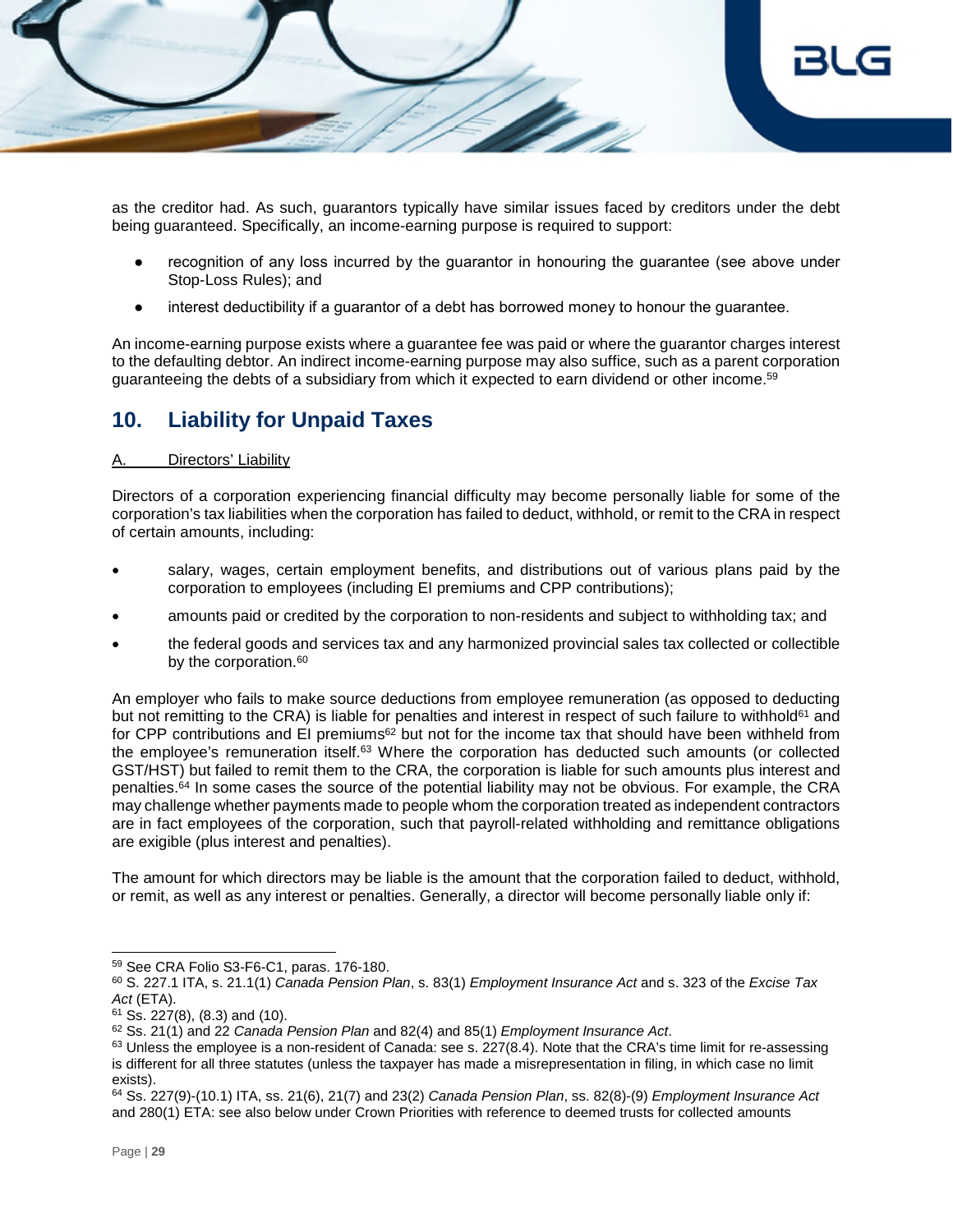

- the CRA has first pursued the corporation for amounts owing, which typically requires the CRA to register a certificate in the Federal Court of Canada and show that its execution of the writ against the corporation was returned unsatisfied; 65
- the CRA reassesses a director within two years after the director last ceased to be a director (including a *de facto* director)<sup>66</sup> of the corporation; and
- the director failed to exercise the degree of care, diligence, and skill to prevent the failure that a reasonably prudent person would have exercised in comparable circumstances (the due diligence defense).

Directors of a financially troubled corporation should demonstrate the appropriate diligence in making sure that the corporation is meeting its tax obligations. For example, regular inquiries should be made of management to the effect that the corporation is deducting and remitting to the CRA all legally-required tax and payroll-related amounts (including Employment Insurance and Canada Pension Plan premiums). There should also be suitable procedures in place to confirm that all required deductions and remittances have in fact occurred. A director concerned about potential liability can avail herself of the due diligence defense by acting appropriately (suitable directors' insurance should also be in place). Outside directors will generally be held to a lower standard than directors who are involved in the day-to-day management of a corporation and influence how its business is conducted, and a particular person's education and business experience are also relevant in considering whether they have met the due diligence standard.<sup>67</sup>

The ITA also provides that every person who is a legal representative that administers, winds up, controls or otherwise deals with the property or business of a corporation is required to apply to the CRA for a clearance certificate before distributing any of the corporation's property.<sup>68</sup> The clearance certificate generally certifies that the corporation has paid certain taxes or posted security for such amounts. Failure to obtain a clearance certificate will render the representative personally liable for the payment of the corporation's taxes owing, up to the value of the property distributed. Although this provision most commonly arises in the case of executors, it may also apply to directors (for example, on the wind-up of a corporation). Finally, Canadian corporate law typically provides that if the directors of a corporation declare dividends when a corporation is unable to pay its liabilities (including taxes) or such a payment would result in the corporation becoming unable to pay its liabilities, the directors may become liable to the corporation for the amount of the improper payment.<sup>69</sup>

B. Non-Arm's-Length Transfers

Where a tax debtor has transferred property to a non-arm's length person and received less than the property's fair market value in return, the transferee may be jointly and severally liable for amounts owed by the tax debtor to the CRA for the year of the transfer and previous years.<sup>70</sup> The amount of the transferee's liability is limited to the excess of the transferred property's fair market value over any consideration paid by the transferee, *viz.*, the amount by which the transferee was enriched by the transaction. The transferee need not be aware of the debtor's tax liabilities or have any intention to defeat creditors in order for this provision to apply.

<sup>65</sup> S. 227.1(2) ITA.

<sup>66</sup> See for example *Bremner v. The Queen*, 2009 FCA 146.

<sup>67</sup> See Information Circular IC 89-2R3 and GST/HST Policy Statement P-237 for the CRA's administrative policies on this issue.

<sup>68</sup> S. 159(1).

<sup>69</sup> *See, e.g.*, section 130(2) of the *Ontario Business Corporations Act*.

 $70$  S. 160(1).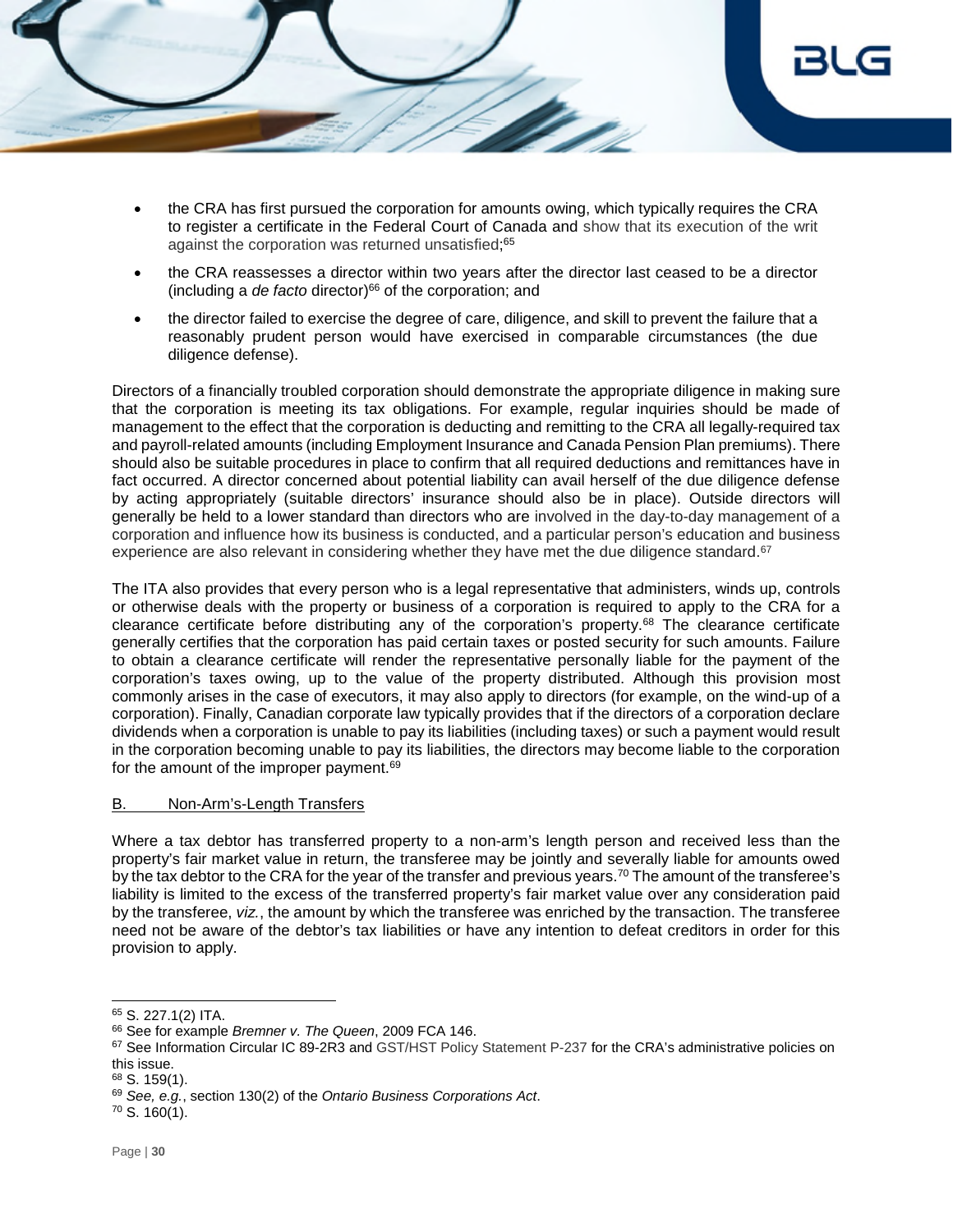

This issue often arises in respect of significant shareholders of a corporation receiving dividends, loans or other benefits from the corporation. Where applicable, the shareholder may find itself liable under s. 160 for the corporation's tax debts even though the shareholder was already taxed on the actual transfer of property itself (*e.g*., a dividend included in the shareholder's income). The shareholder's payment under a s. 160 assessment does not reduce whatever tax was payable when the shareholder received the property from the corporation.<sup>71</sup>

### C. Crown Priorities

The key questions on Crown claims for tax debts are generally (1) what actions the CRA can take to pursue taxes owing, and (2) where the CRA ranks relative to other creditors. These are often not straightforward, and the law in this area continues to evolve and change.

While in most insolvency situations the CRA ranks as an unsecured creditor in respect of the debtor's taxes owing, in certain cases it enjoys priorities for taxes relative to other creditors. For the most part, these are for amounts the debtor is required to withhold and remit to the CRA, such as source deductions on employee remuneration (*e.g*., taxes, CPP and EI) and non-resident withholding tax. A deemed trust in favour of the Crown exists over such amounts that have been collected or withheld by the debtor but not remitted to the CRA.<sup>72</sup> An enhanced garnishment provision allows the CRA to demand payment of such amounts from third parties who would otherwise make a payment to a debtor (or its secured creditors).<sup>73</sup>

If a tax debt has been "certified" in the Federal Court before proceedings have commenced under the *Bankruptcy & Insolvency Act* or the *Companies' Creditors Arrangement Act*, it is treated as a secured claim for these purposes. A stay of proceedings ordered under either of these statutes may prevent the CRA from taking immediate action to collect unpaid taxes and related amounts. The CRA is generally permitted to set off amounts owing to a debtor (*e.g*., refunds and credits) against the debtor's taxes and related amounts owing.<sup>74</sup>

### D. Taxpayer Relief

The CRA has discretion to provide various forms of administrative relief to taxpayers in certain circumstances, including waiving or cancelling interest and penalties otherwise payable.<sup>75</sup> An application for relief can be made in respect of interest accruing or penalties arising for the 10 years immediately prior to the taxpayer's request for relief.

A taxpayer's inability to pay or financial hardship is one of the circumstances which the CRA has identified as being eligible for relief under these provisions. In particular, the CRA is open to waiving interest in situations where the taxpayer's ability to pay the underlying tax debt is such that an extended payment period is necessary or interest would absorb a significant portion of any payments. Cancellation of penalties is less common, but will be considered in cases of financial difficulty so severe that penalty enforcement would jeopardize the continuity of the taxpayer's business operations, the jobs of the employees, and the

l <sup>71</sup> See for example *Parihar v. The Queen*, 2015 TCC 52.

<sup>72</sup> Ss. 227(4) and (4.1). Comparable provisions exist for CPP contributions (s. 23(3) and (4), *Canada Pension Plan*), EI premiums (ss. 86(2) and (2.1) *Employment Insurance Act*) and GST/HST (ss. 222(1) and (3) ETA. The priority of the Crown's deemed trust for unremitted GST over secured lenders outside of a court-supervised BIA or CCAA restructuring was recently illustrated in *The Toronto-Dominion Bank v. The Queen*, 2020 FCA 80, which noted the difference between the ITA and ETA in this regard (para. 44).

<sup>73</sup> S. 224(1.2). Similar provisions exist for CPP contributions (s. 23(2) *Canada Pension Plan*), EI premiums (s. 99 *Employment Insurance Act*) and GST/HST (s. 317(3) ETA).

<sup>&</sup>lt;sup>74</sup> The CRA's collections policies and procedures are described in Information Circular IC 98-1R7. 75 S. 220(3.1).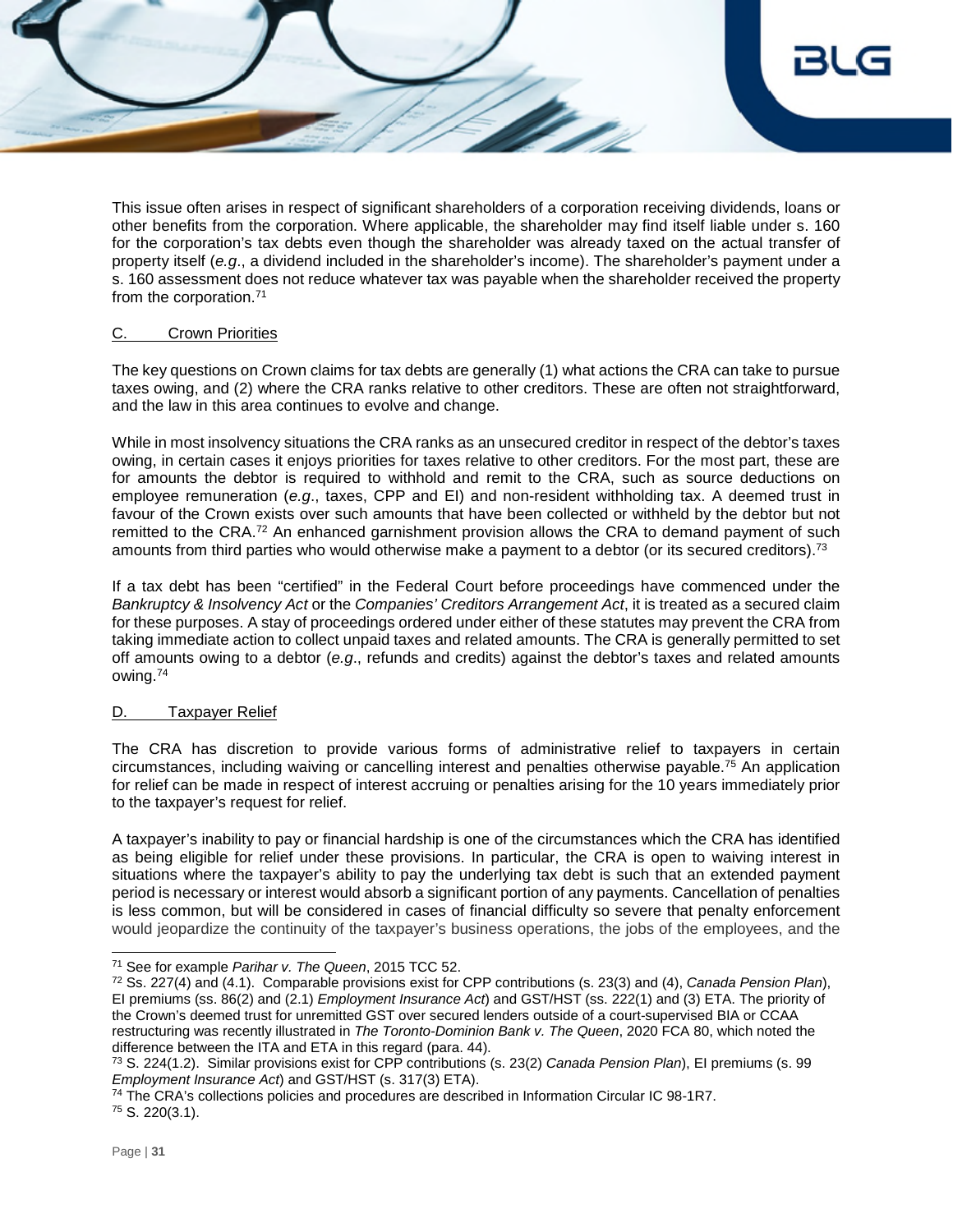

welfare of the community as a whole.<sup>76</sup> Taxpayers in financial distress should fully explore the potential for administrative relief from amounts owing to the CRA.

# <span id="page-31-0"></span>**11. Transfer Pricing**

Canada's transfer pricing rules apply to transactions between a Canadian and a non-resident of Canada not dealing at arm's length with that Canadian (a non-arm's-length non-resident or NALNR), and ensure that the Canadian has not paid too much (or received too little) by testing those transactions against the arm's-length standard. Specifically, section 247(2) requires identification of a particular transaction or series of transactions (the tested transactions) that both the Canadian taxpayer and an NALNR participate in. The general transfer pricing rule (GTPR) in section 247(2)(a) applies when the terms and conditions of the tested transactions between the actual participants differ from those that would have been made between arm's-length persons in the same circumstances.<sup>77</sup> If the GTPR applies, the CRA is entitled to revise those terms and conditions (*i.e*., prices) to whatever arm's-length parties would have agreed to.

In Canada, transfer pricing penalties may apply when the taxpayer's net transfer pricing adjustment for the year exceeds the lesser of \$5 million or 10 per cent of the taxpayer's gross revenue for the year. A taxpayer subject to transfer pricing adjustments (however large) can avoid penalties if it can show it made reasonable efforts to determine and use arm's-length prices and allocations. Whether the taxpayer has made such reasonable efforts for any particular transaction is a question of fact. However, when the taxpayer fails to meet the statutory requirements set out in section 247(4) to prepare and provide the CRA with satisfactory "contemporaneous documentation" outlining the underlying analysis, it is deemed not to have made reasonable efforts. This puts taxpayers who fail to prepare satisfactory contemporaneous documentation within 6 months of year-end at considerable risk (which is the intention of the penalty).<sup>78</sup>

An adverse business environment may represent an opportunity to rethink where assets (especially IP), functions and risks are located, in terms of matching of deductions and income across a multinational group and potentially reducing the activities of subsidiaries in unfavourable jurisdictions. The fact that a taxpayer's transfer prices need only be within the range of prices that arm's-length persons would reasonably transact at allows considerable flexibility to revise transfer pricing methodologies and comparables within the arm'slength standard.

Moreover, changes in the business environment may be significant enough to require a full transfer pricing study to determine whether existing methodologies and comparables remain valid. Taxpayers should review the terms of existing inter-company agreements to see whether provisions dealing with business disruptions exist (or should be added), and deviations from normal business practices as a result of unusual market conditions should be documented and explained. Interest rates on related-party cross-border loans are likely to be scrutinized especially closely and should be supported by detailed analysis justifying the interest rates used.

Transfer pricing audits are generally quite intensive following significant economic changes, and will require both more upfront analysis to justify transfer pricing methodologies and prices, and more time spent with CRA personnel to explain any changes made (or why none were appropriate). The requirement that

l <sup>76</sup> Information Circular IC 07-1R1, paragraphs 27-28.

 $77$  The more severe transfer pricing recharacterization rule in section 247(2)(b) applies when the tested transactions would not have been entered into between arm's-length persons at all *(i.e.*, they are commercially irrational), and can reasonably be considered not to have been entered into primarily for bona fide purposes other than to obtain a tax benefit.

<sup>78</sup> See Suarez, "Transfer Pricing in Canada," *Tax Notes International*, December 2, 2019, p. 781 at p. 790.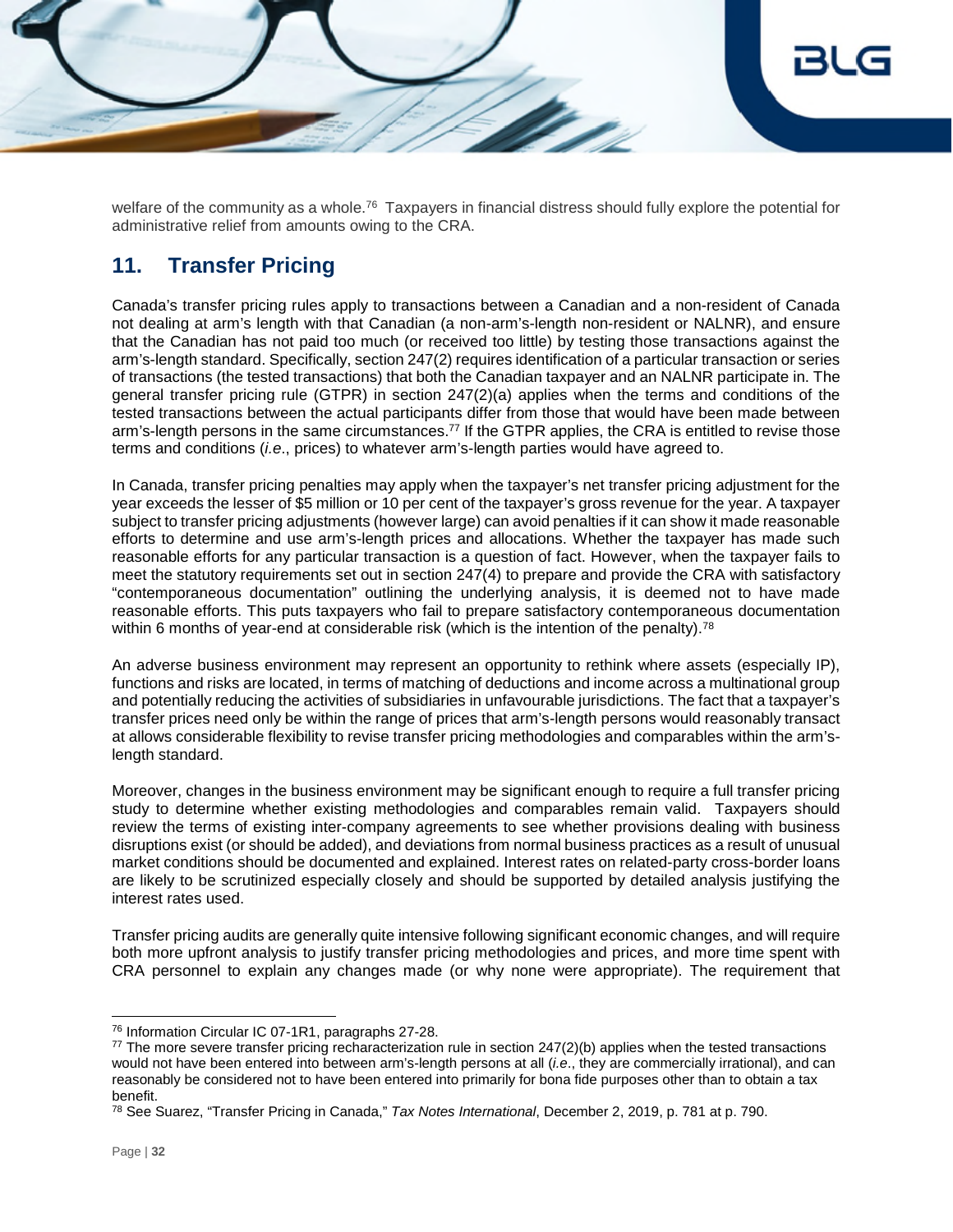

contemporaneous documentation necessary to prevent the CRA from imposing transfer pricing penalties be prepared within 6 months after the taxpayer's year-end will be especially challenging to meet in 2020.

# <span id="page-32-0"></span>**12. Repatriating Funds from Canada**

A corporation having financial difficulties may seek to access a subsidiary's cash. There are three primary ways for a foreign shareholder to repatriate cash from a Canadian subsidiary:

- the payment of a dividend by the Canadian subsidiary;
- a distribution of paid-up capital (PUC) by the Canadian subsidiary; or
- a loan by the Canadian subsidiary to the foreign parent.

Each of these alternatives has different Canadian tax consequences. The primary considerations are typically (1) whether withholding tax applies, and (2) the effect on the Canadian subsidiary's "equity" for purposes of determining how much interest-deductible debt it can borrow from non-arm's-length nonresidents under Canada's "thin capitalization" rules.<sup>79</sup> Canada's thin capitalization rules restrict the amount of interest-deductible debt that a Canadian subsidiary can incur on debts owed to non-arm's-length nonresidents. Essentially, these rules prevent the Canadian subsidiary from deducting interest on outstanding debt owed to non-arm's-length non-residents to the extent that such debt exceeds 150% of its equity.

### **Dividends**

A dividend paid by a Canadian subsidiary to a foreign parent will be subject to Canadian dividend withholding tax of 25 per cent, subject to potential reduction under an income tax treaty. For example, under the Canada-U.S. Income Tax Convention, dividends paid by a Canadian resident corporation to a U.S. company entitled to treaty benefits will generally be subject to a 5 per cent withholding tax rate if the U.S. company owns 10 per cent or more of the voting stock of the Canadian subsidiary. Otherwise, the general dividend withholding rate for U.S. residents entitled to treaty benefits on Canadian-source dividends is 15 per cent.

Because the *Multilateral Convention to Implement Tax Treaty Related Measures to Prevent Base Erosion and Profit Shifting* (MLI) is now in force in Canada, an anti-avoidance "principal purpose test" will apply to restrict claims by non-residents for relief (including on dividend withholding tax) under many of Canada's tax treaties (excluding its treaty with the U.S.).<sup>80</sup> A dividend that reduces the Canadian subsidiary's retained earnings will diminish its "equity" for thin capitalization purposes in the subsidiary's taxation year after the year the dividend is paid.

### B. PUC Distributions

PUC is essentially the tax version of the corporate law concept of stated capital or the accounting concept of share capital, subject to adjustments set out in the ITA. Under Canadian tax law, a corporation can generally choose to make distributions to shareholders as a return of share capital (to the extent of PUC) or as a distribution of profits (that is, dividends). There is no requirement to distribute profits as dividends

 $79$  A Canadian subsidiary borrowing the funds to be repatriated rather than using funds on hand must also consider whether interest will be deductible on the borrowed funds, separate and apart from thin capitalization constraints. <sup>80</sup> See Suarez, "How the MLI Will Change Capital Gains Taxation in Canada," *Tax Notes International*, May 11, 2020, p. 657.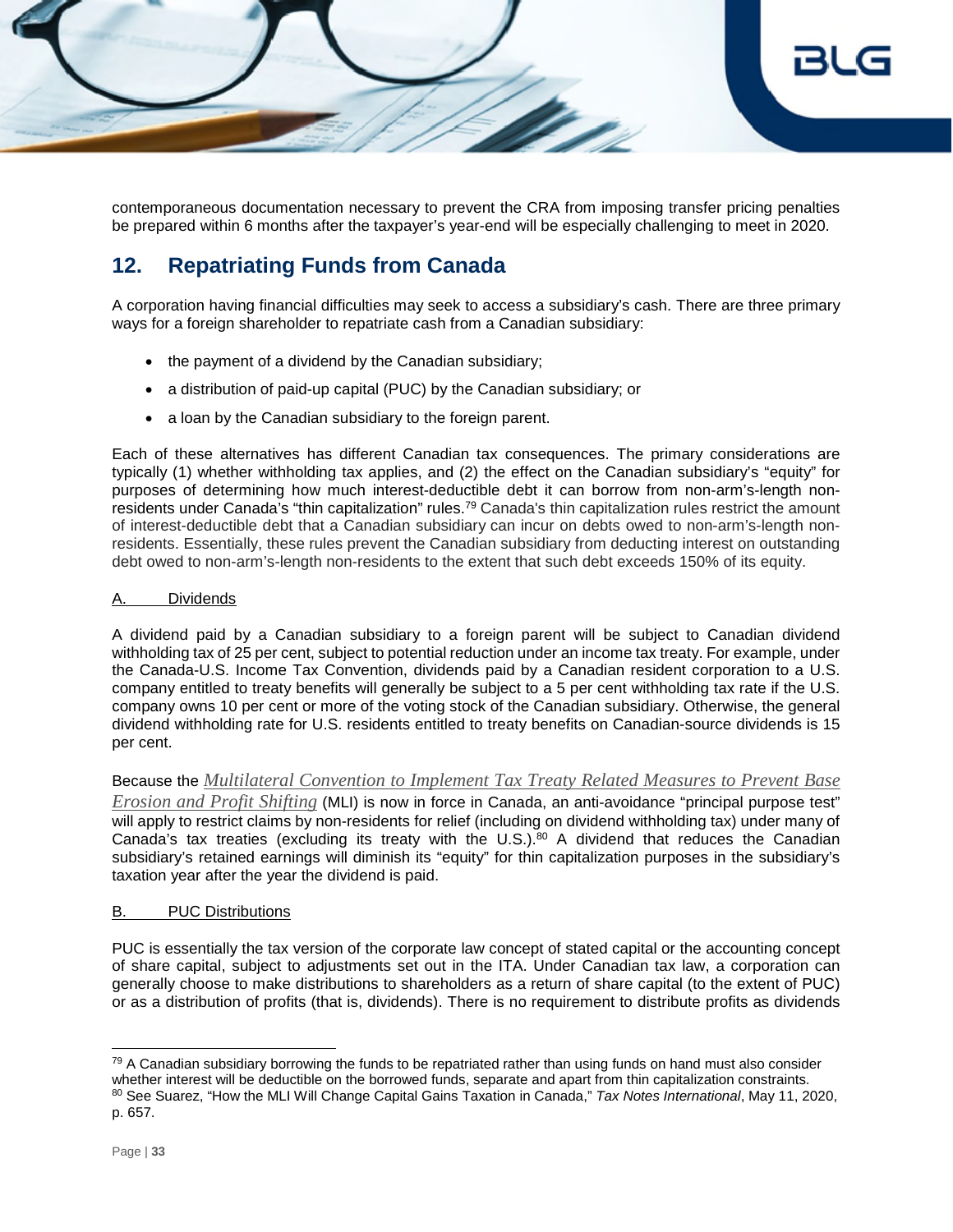

before returning PUC, unlike the U.S. tax rule in which any corporate distribution is treated as a dividend to the extent of the corporation's earnings and profits.

A distribution of PUC is not a dividend and therefore does not incur dividend withholding tax. Such distributions instead reduce the shareholder's cost for tax purposes (tax cost) of the shares on which the PUC distribution is made. Accordingly, a Canadian corporation generally can distribute PUC to shareholders tax free, since such amounts are essentially a return of invested capital rather than profits.<sup>81</sup> A PUC distribution will reduce the Canadian subsidiary's "equity" for thin capitalization purposes in the year of the distribution.

#### C. Loans

There are several tax provisions that may apply if a Canadian subsidiary makes a loan to a foreign parent or related non-resident. They are intended to prevent a foreign parent from using a loan (or a series of loans and repayments) as a substitute for a dividend from the Canadian subsidiary. The basic premise of these rules is that such loans are *de facto* shareholder distributions and should be treated as such and included in the debtor's income unless falling within certain limited exceptions. The most important exception is a loan to a shareholder that is repaid by the end of the creditor's second taxation year after the debt was incurred (if not part of a series of debts and repayments).

Otherwise, a loan by a Canadian subsidiary to a foreign parent or sister company is treated as a dividend paid to the non-resident, such that dividend withholding tax applies as described above with reference to actual dividends.<sup>82</sup> A subsequent repayment of the debt may entitle the foreign debtor to a refund of withholding tax paid. In certain circumstances, the parties may elect for an alternative regime to apply instead, which requires the Canadian subsidiary to include at least a minimum prescribed amount of interest on the loan in its income. A loan does not impact the Canadian subsidiary's "equity" for thin capitalization purposes.<sup>83</sup>

<sup>&</sup>lt;sup>81</sup> If the amount of the PUC distribution received by the shareholder exceeds the shareholder's tax cost of the Canadian corporation's shares, a capital gain will result. Most Canadian tax treaties exempt residents of the other jurisdiction from Canadian tax on capital gains on shares of corporations that do not derive their value primarily from Canadian real property (directly or indirectly).

 $82$  Ss. 15(2) and 214(3)(a).

<sup>83</sup> The subject of loans and other distributions from Canadian corporations to non-residents is complex, and discussed in Suarez, "The MNE's Abridged Tax Guide to Canada", *Tax Notes International*, July 13, 2020.